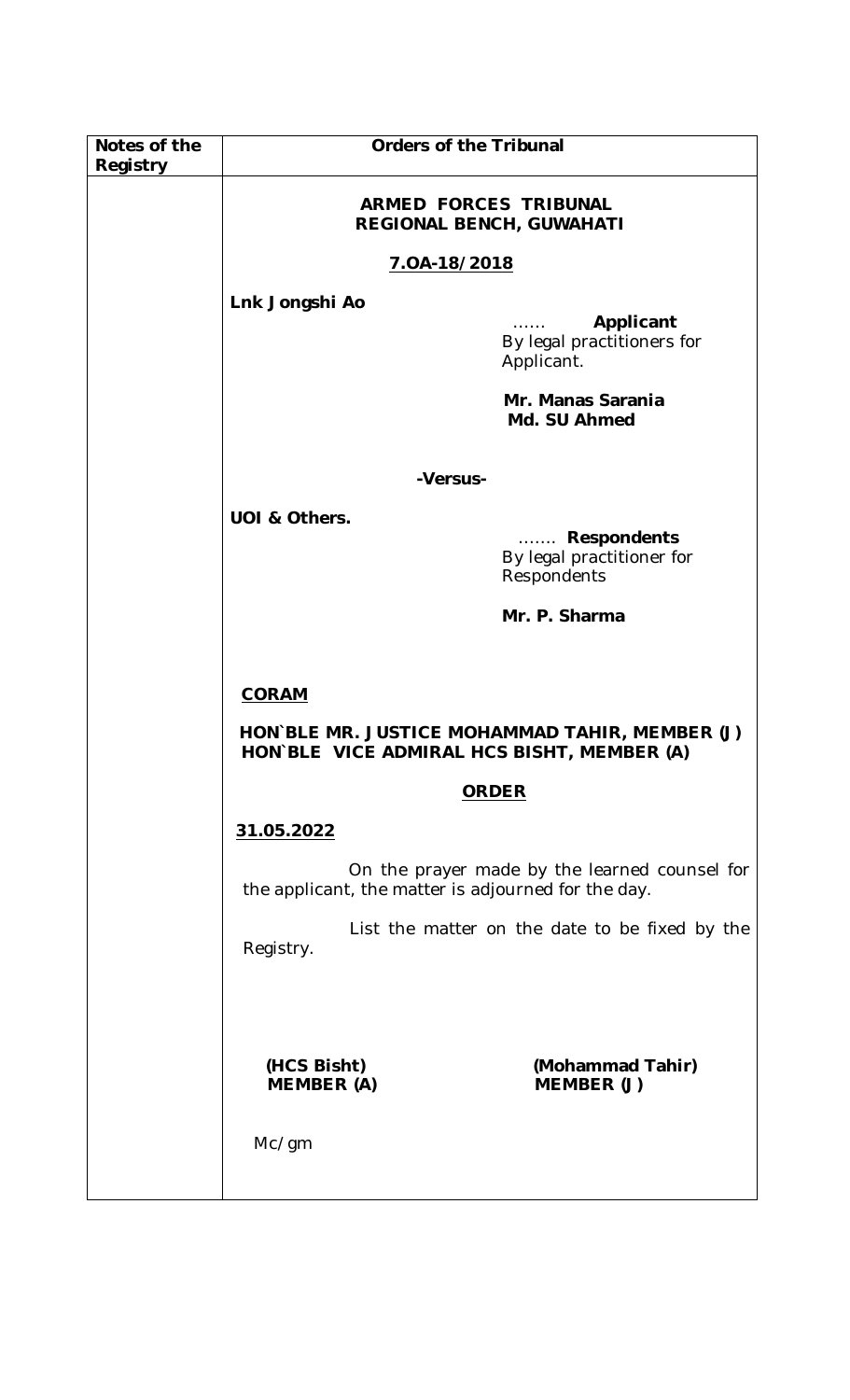| Notes of the<br>Registry | <b>Orders of the Tribunal</b>                                  |                                                         |
|--------------------------|----------------------------------------------------------------|---------------------------------------------------------|
|                          | <b>ARMED FORCES TRIBUNAL</b><br>REGIONAL BENCH, GUWAHATI       |                                                         |
|                          | <u>10. OA-41/2018</u>                                          |                                                         |
|                          | Smt Vanlalruati                                                |                                                         |
|                          |                                                                | Applicant<br>By legal practitioners for<br>Applicant.   |
|                          |                                                                | Mr. Anil Rinliana Malhotra<br>& Associate               |
|                          | -Versus-                                                       |                                                         |
|                          | UOI & Others.                                                  |                                                         |
|                          |                                                                | Respondents<br>By legal practitioner for<br>Respondents |
|                          |                                                                | Mr. PJ Barman                                           |
|                          | <b>CORAM</b><br>HON`BLE MR. JUSTICE MOHAMMAD TAHIR, MEMBER (J) |                                                         |
|                          | HON BLE VICE ADMIRAL HCS BISHT, MEMBER (A)                     |                                                         |
|                          |                                                                | <b>ORDER</b>                                            |
|                          | 31.05.2022                                                     |                                                         |
|                          |                                                                | On the request of the learned Counsel for the           |
|                          | applicant, the matter is adjourned for the day.                |                                                         |
|                          |                                                                | List this matter on the date to be fixed by the         |
|                          | Registry.                                                      |                                                         |
|                          |                                                                |                                                         |
|                          | (HCS Bisht)<br><b>MEMBER (A)</b>                               | (Mohammad Tahir)<br>MEMBER (J)                          |
|                          | Mc/gm                                                          |                                                         |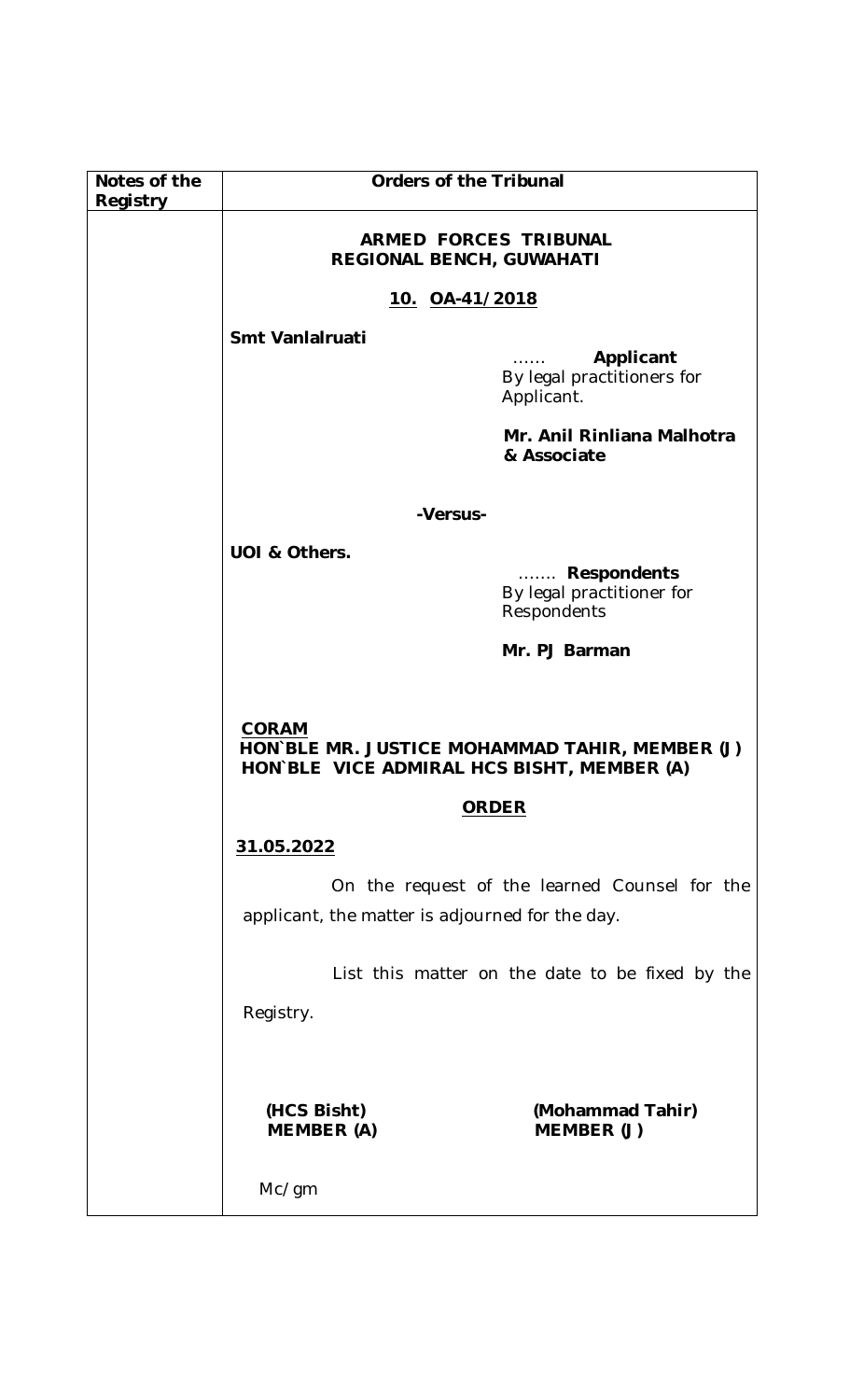| Notes of the<br>Registry | <b>Orders of the Tribunal</b>                              |                                                                                                  |
|--------------------------|------------------------------------------------------------|--------------------------------------------------------------------------------------------------|
|                          | ARMED FORCES TRIBUNAL<br>REGIONAL BENCH, GUWAHATI          |                                                                                                  |
|                          | 11. 0A-42/2018                                             |                                                                                                  |
|                          | Smt Zonghinglovi                                           | Applicant<br>By legal practitioners for<br>Applicant.                                            |
|                          |                                                            | Mr. Anil Rinliana Malhotra<br>& Associate                                                        |
|                          | -Versus-                                                   |                                                                                                  |
|                          | UOI & Others.                                              | <b>Respondents</b><br>.<br>By legal practitioner for<br>Respondents                              |
|                          |                                                            | Mr. PK Garodia                                                                                   |
|                          |                                                            |                                                                                                  |
|                          | <b>CORAM</b><br>HON BLE VICE ADMIRAL HCS BISHT, MEMBER (A) | HON BLE MR. JUSTICE MOHAMMAD TAHIR, MEMBER (J)                                                   |
|                          |                                                            | <b>ORDER</b>                                                                                     |
|                          | 31.05.2022                                                 |                                                                                                  |
|                          | applicant, the matter is adjourned for the day.            | On the request of the learned Counsel for the<br>List this matter on the date to be fixed by the |
|                          | Registry.                                                  |                                                                                                  |
|                          |                                                            |                                                                                                  |
|                          | (HCS Bisht)<br><b>MEMBER (A)</b>                           | (Mohammad Tahir)<br>MEMBER (J)                                                                   |
|                          | mc/gm                                                      |                                                                                                  |
|                          |                                                            |                                                                                                  |
|                          |                                                            |                                                                                                  |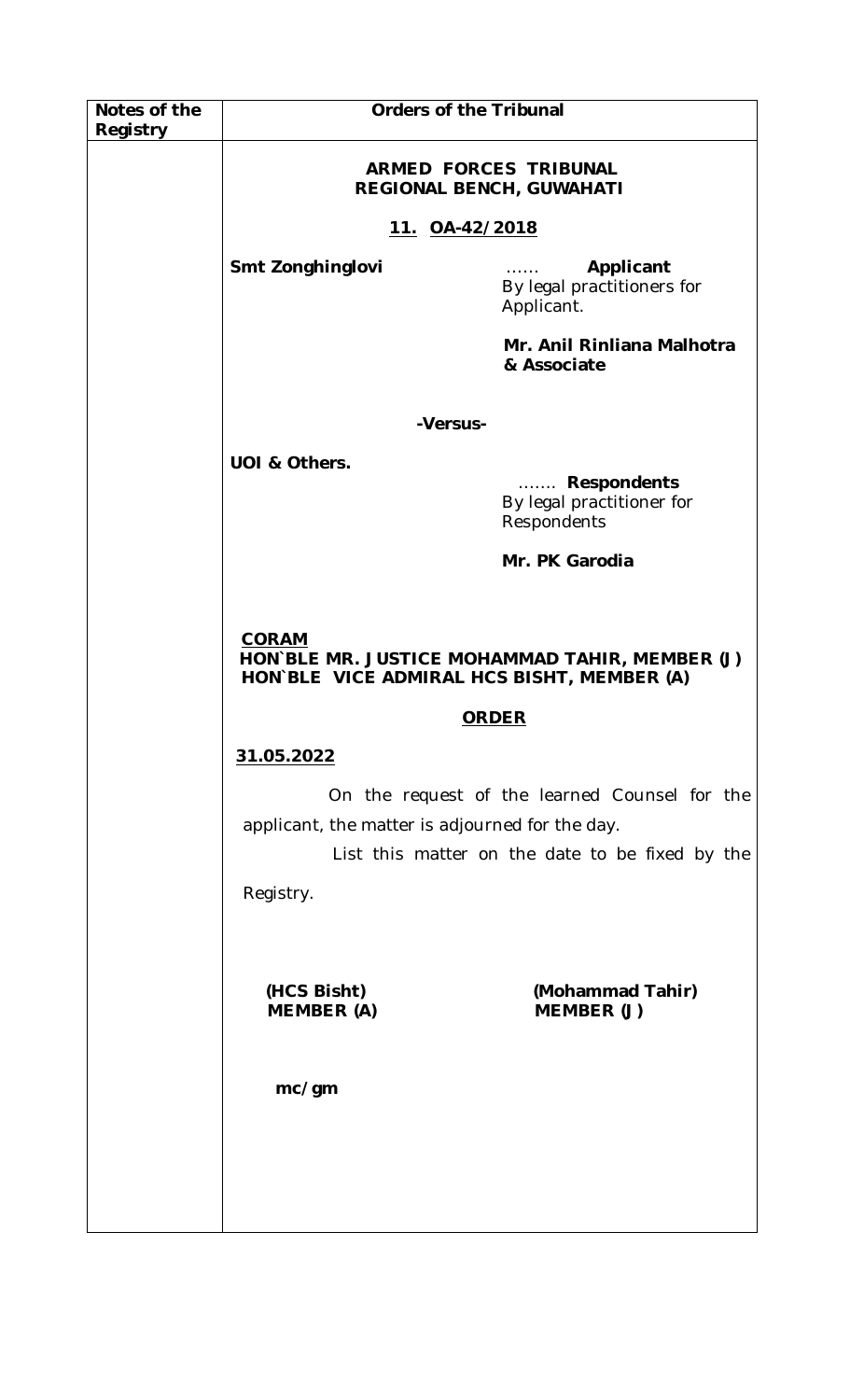| Notes of the<br>Registry | <b>Orders of the Tribunal</b>                              |                                                                                    |
|--------------------------|------------------------------------------------------------|------------------------------------------------------------------------------------|
|                          | <b>ARMED FORCES TRIBUNAL</b><br>REGIONAL BENCH, GUWAHATI   |                                                                                    |
|                          | 12. OA-43/2018                                             |                                                                                    |
|                          | Smt Zaithanmawii                                           | Applicant<br>$\sim 1.1$ and $\sim 1.1$<br>By legal practitioners for<br>Applicant. |
|                          |                                                            | Mr. Anil Rinliana Malhotra<br>& Associate                                          |
|                          | -Versus-                                                   |                                                                                    |
|                          | UOI & Others.                                              | Respondents<br>By legal practitioner for<br>Respondents                            |
|                          |                                                            | Mr. PJ Barman                                                                      |
|                          |                                                            |                                                                                    |
|                          | <b>CORAM</b><br>HON BLE VICE ADMIRAL HCS BISHT, MEMBER (A) | HON BLE MR. JUSTICE MOHAMMAD TAHIR, MEMBER (J)                                     |
|                          | <b>ORDER</b>                                               |                                                                                    |
|                          | 31.05.2022                                                 |                                                                                    |
|                          | applicant, the matter is adjourned for the day.            | On the request of the learned Counsel for the                                      |
|                          |                                                            | List this matter on the date to be fixed by the                                    |
|                          | Registry.                                                  |                                                                                    |
|                          |                                                            |                                                                                    |
|                          | (HCS Bisht)<br><b>MEMBER</b> (A)                           | (Mohammad Tahir)<br>MEMBER (J)                                                     |
|                          | mc/gm                                                      |                                                                                    |
|                          |                                                            |                                                                                    |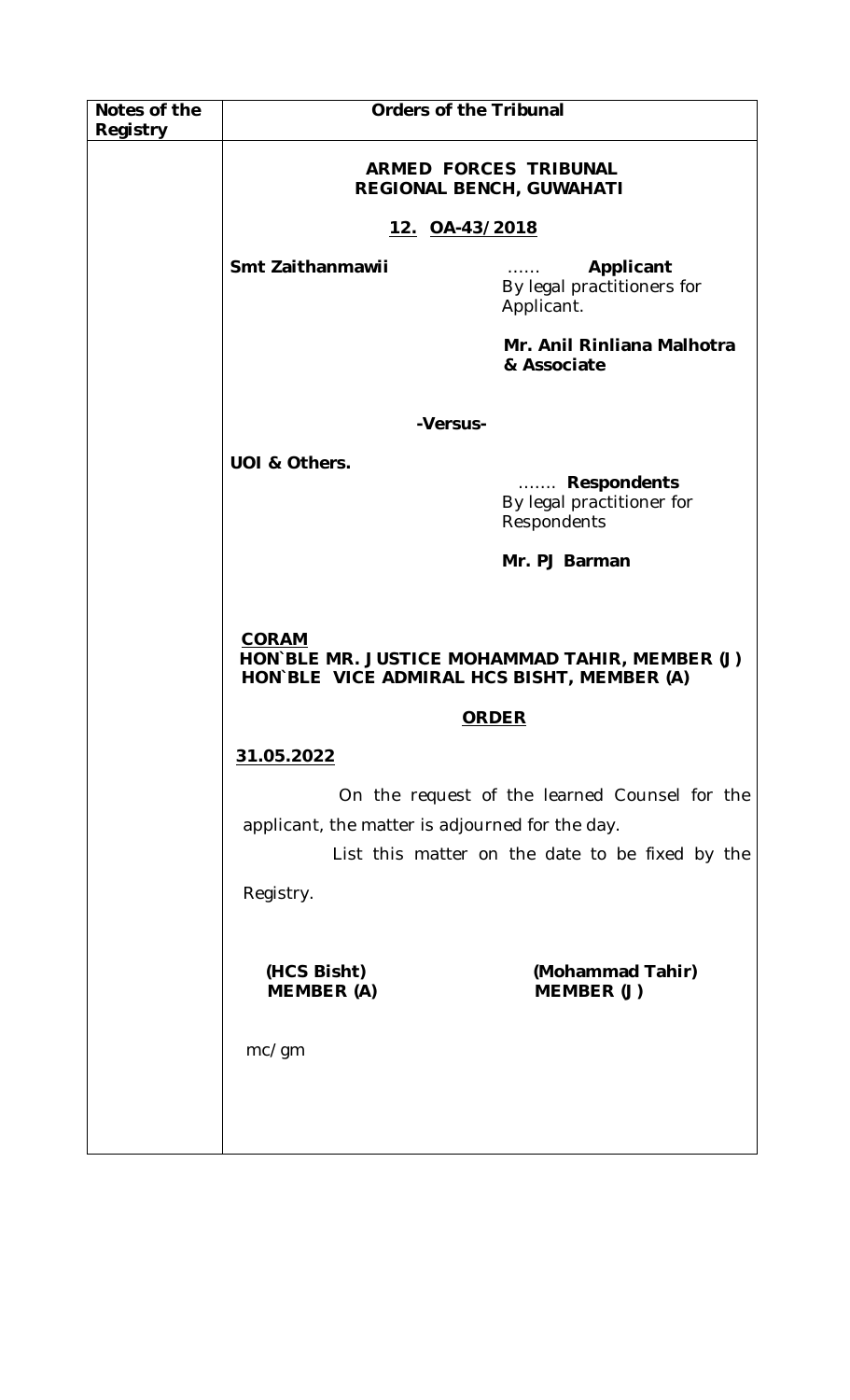| Notes of the<br>Registry | <b>Orders of the Tribunal</b>                                                                                |                                                         |
|--------------------------|--------------------------------------------------------------------------------------------------------------|---------------------------------------------------------|
|                          | ARMED FORCES TRIBUNAL<br><b>REGIONAL BENCH, GUWAHATI</b>                                                     |                                                         |
|                          | 13. OA-22/2019                                                                                               |                                                         |
|                          | Lt Col Achintya Kumar Nandi (Retd)                                                                           | Applicant<br>By legal practitioners for<br>Applicant.   |
|                          |                                                                                                              | Mr. RK Talukdar<br>Mr. R. Boro                          |
|                          | -Versus-                                                                                                     |                                                         |
|                          | UOI & Others.                                                                                                | Respondents<br>By legal practitioner for<br>Respondents |
|                          |                                                                                                              | Mr. P Sharma                                            |
|                          |                                                                                                              |                                                         |
|                          | <b>CORAM</b><br>HON BLE MR. JUSTICE MOHAMMAD TAHIR, MEMBER (J)<br>HON BLE VICE ADMIRAL HCS BISHT, MEMBER (A) |                                                         |
|                          | <b>ORDER</b>                                                                                                 |                                                         |
|                          | 31.05.2022                                                                                                   |                                                         |
|                          | None appears on behalf of the applicant.                                                                     |                                                         |
|                          |                                                                                                              | However, in the interest of justice, the case is        |
|                          | adjourned for the day.                                                                                       | List this matter on the date to be fixed by the         |
|                          | Registry.                                                                                                    |                                                         |
|                          |                                                                                                              |                                                         |
|                          | (HCS Bisht)<br><b>MEMBER (A)</b>                                                                             | (Mohammad Tahir)<br>MEMBER (J)                          |
|                          | mc/gm                                                                                                        |                                                         |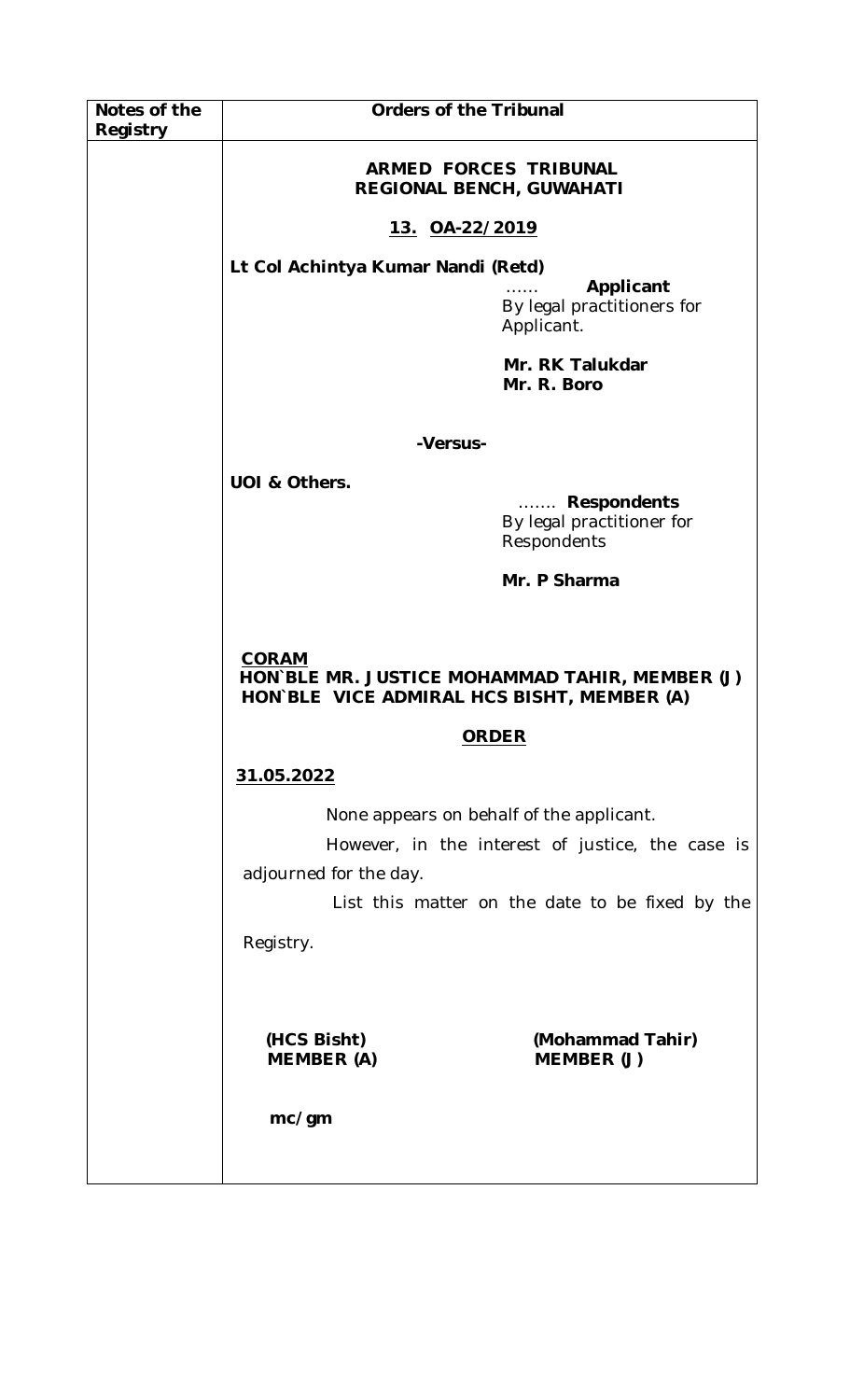| Notes of the<br>Registry | <b>Orders of the Tribunal</b>                                                                                |                                                                                                                                                                                                                             |
|--------------------------|--------------------------------------------------------------------------------------------------------------|-----------------------------------------------------------------------------------------------------------------------------------------------------------------------------------------------------------------------------|
|                          | <b>ARMED FORCES TRIBUNAL</b><br><b>REGIONAL BENCH, GUWAHATI</b>                                              |                                                                                                                                                                                                                             |
|                          | 14. OA-29/2019                                                                                               |                                                                                                                                                                                                                             |
|                          | Ex Sub KL Jokendra Anal                                                                                      | Applicant<br>By legal practitioners for<br>Applicant.                                                                                                                                                                       |
|                          | -Versus-                                                                                                     | Mr. AR Tahbildar                                                                                                                                                                                                            |
|                          | UOI & Others.                                                                                                |                                                                                                                                                                                                                             |
|                          |                                                                                                              | Respondents<br>By legal practitioner for<br>Respondents                                                                                                                                                                     |
|                          |                                                                                                              | Mr. PJ Barman                                                                                                                                                                                                               |
|                          | <b>CORAM</b><br>HON BLE MR. JUSTICE MOHAMMAD TAHIR, MEMBER (J)<br>HON BLE VICE ADMIRAL HCS BISHT, MEMBER (A) |                                                                                                                                                                                                                             |
|                          | <b>ORDER</b><br>31.05.2022                                                                                   |                                                                                                                                                                                                                             |
|                          | passed<br>Cell.                                                                                              | In compliance of the order dated 02.11.2021,<br>by this Tribunal, the learned Counsel for the<br>respondents has filed a copy of the letter of OIC, Records, the<br>Kumaon Regiment dated 07.1.2022, addressed to the Legal |
|                          | of the OIC, Records, the Kumaon Regiment.                                                                    | As per para 4 of the aforesaid letter, as on date no<br>Government orders/policy for anomaly of pension JCO Pre-<br>2016 to post 2016 retirees has not been received by the office                                          |
|                          |                                                                                                              | Therefore, the matter is adjourned for the day.                                                                                                                                                                             |
|                          | Registry for further orders.                                                                                 | List the matter on the date to be fixed by the                                                                                                                                                                              |
|                          | Counsel for the Respondents.                                                                                 | In case, Govt. policy is received by the OIC,<br>Records, copy thereof may be placed on record by the                                                                                                                       |
|                          | (HCS Bisht)<br>MEMBER (A)<br>mc/gm                                                                           | (Mohammad Tahir)<br>MEMBER (J)                                                                                                                                                                                              |
|                          |                                                                                                              |                                                                                                                                                                                                                             |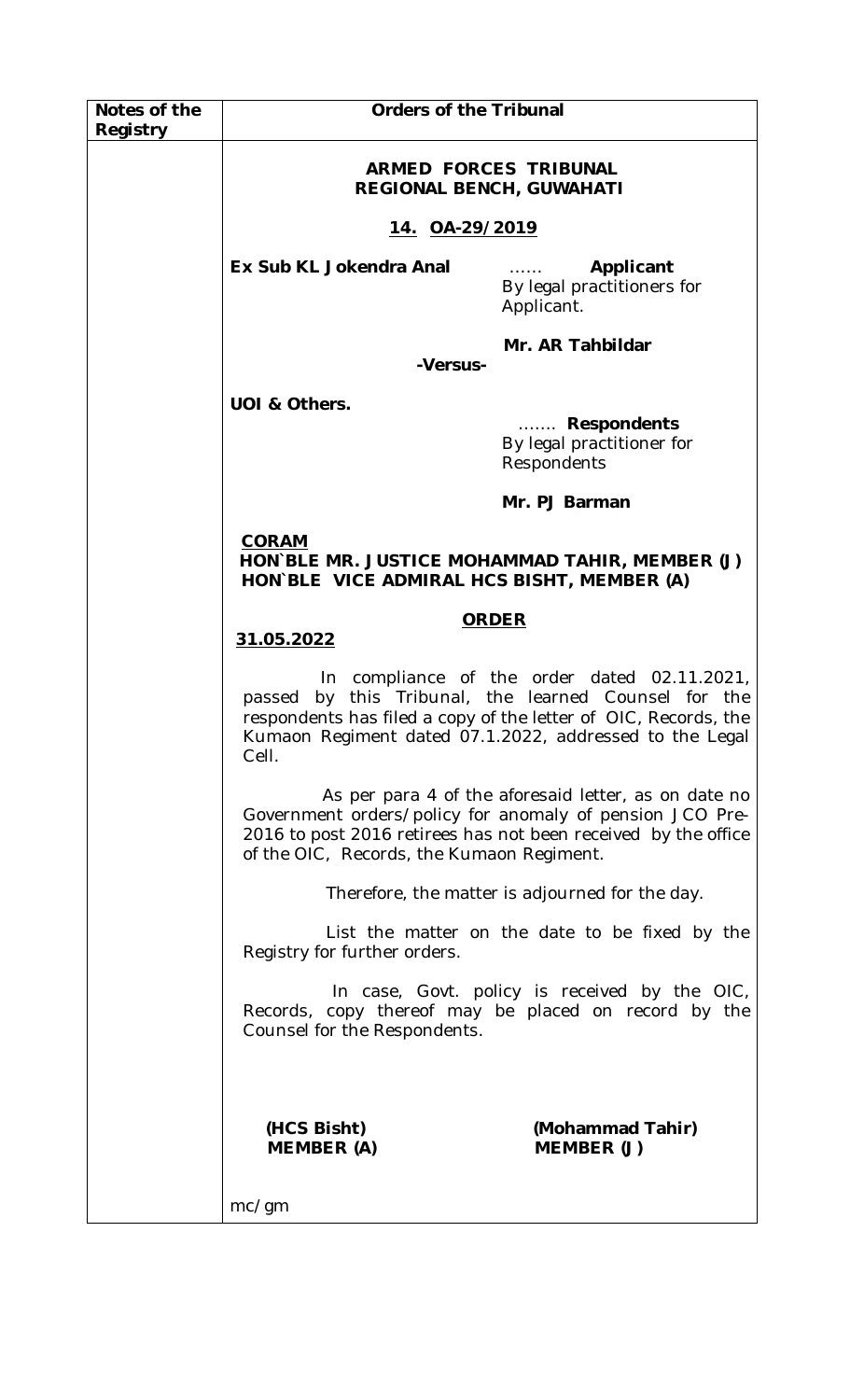| Notes of the<br>Registry | <b>Orders of the Tribunal</b>                                                                                |                                                         |
|--------------------------|--------------------------------------------------------------------------------------------------------------|---------------------------------------------------------|
|                          | <b>ARMED FORCES TRIBUNAL</b><br>REGIONAL BENCH, GUWAHATI                                                     |                                                         |
|                          | 15. 0A-30/2019                                                                                               |                                                         |
|                          | Ex-WO B Gogoi                                                                                                | Applicant<br>By legal practitioners for<br>Applicant.   |
|                          |                                                                                                              | Mr. PD Nair<br>Mr G Alam                                |
|                          | -Versus-                                                                                                     |                                                         |
|                          | UOI & Others.                                                                                                | Respondents<br>By legal practitioner for<br>Respondents |
|                          |                                                                                                              | Mr. P Sharma                                            |
|                          | <b>CORAM</b><br>HON BLE MR. JUSTICE MOHAMMAD TAHIR, MEMBER (J)<br>HON BLE VICE ADMIRAL HCS BISHT, MEMBER (A) |                                                         |
|                          | <b>ORDER</b>                                                                                                 |                                                         |
|                          | 31.05.2022                                                                                                   |                                                         |
|                          | applicant, the matter is adjourned for the day.                                                              | On the request of the learned Counsel for the           |
|                          | Registry.                                                                                                    | List the matter on the date to be fixed by the          |
|                          | (HCS Bisht)                                                                                                  | (Mohammad Tahir)                                        |
|                          | <b>MEMBER (A)</b>                                                                                            | MEMBER (J)                                              |
|                          | Mc/gm                                                                                                        |                                                         |
|                          |                                                                                                              |                                                         |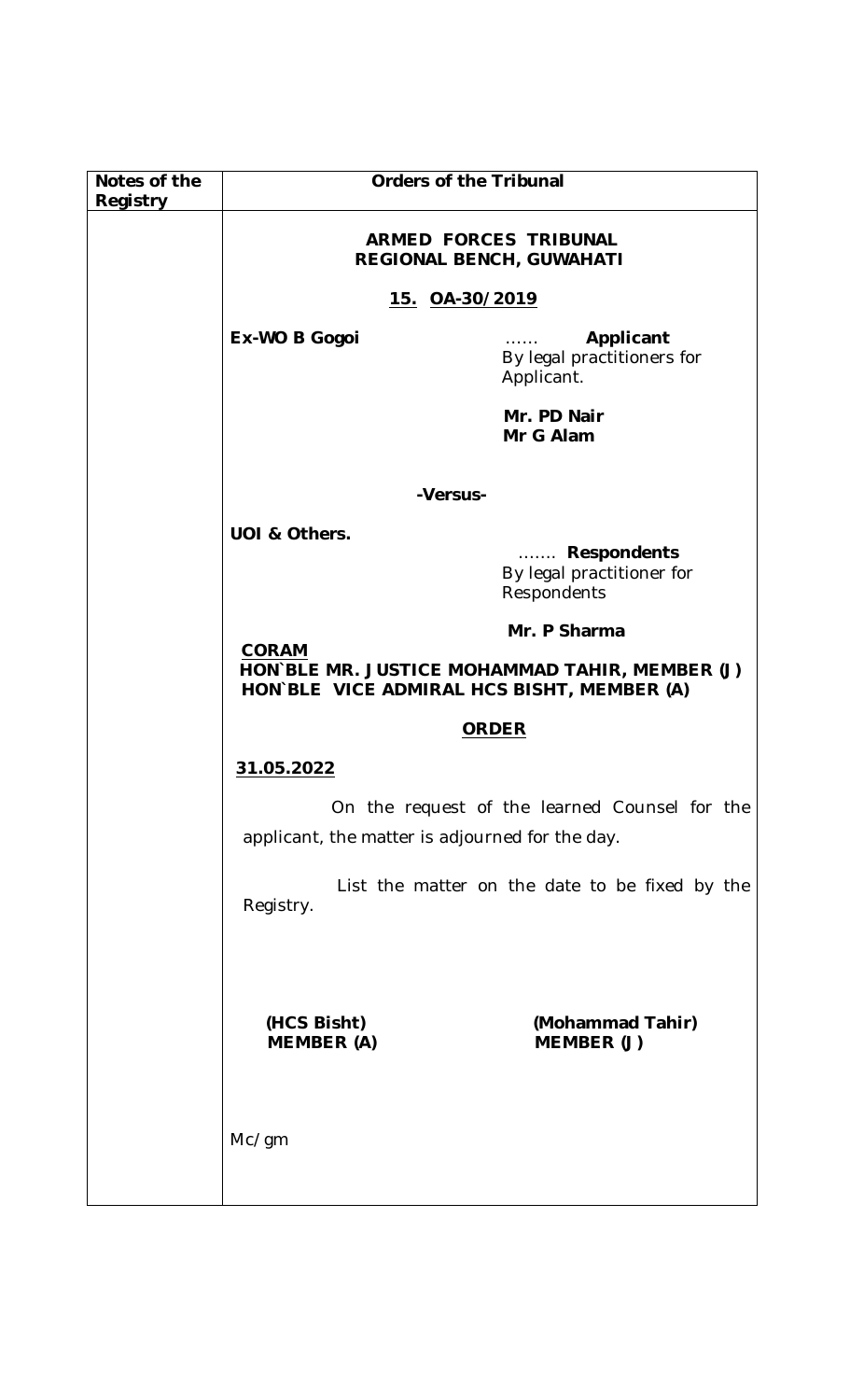| Notes of the<br>Registry | <b>Orders of the Tribunal</b>                                                                                |                                                         |
|--------------------------|--------------------------------------------------------------------------------------------------------------|---------------------------------------------------------|
|                          | <b>ARMED FORCES TRIBUNAL</b><br><b>REGIONAL BENCH, GUWAHATI</b>                                              |                                                         |
|                          | 16. 0A-31/2019<br>With MA-31/19                                                                              |                                                         |
|                          | <b>Ex-Sub Thangboy Vaiphei</b>                                                                               | Applicant<br>By legal practitioners for<br>Applicant.   |
|                          |                                                                                                              | Mr. AR Tahbildar                                        |
|                          | -Versus-                                                                                                     |                                                         |
|                          | UOI & Others.                                                                                                |                                                         |
|                          |                                                                                                              | Respondents<br>By legal practitioner for<br>Respondents |
|                          |                                                                                                              | Mr. P Sharma                                            |
|                          |                                                                                                              |                                                         |
|                          | <b>CORAM</b><br>HON BLE MR. JUSTICE MOHAMMAD TAHIR, MEMBER (J)<br>HON BLE VICE ADMIRAL HCS BISHT, MEMBER (A) |                                                         |
|                          | <b>ORDER</b>                                                                                                 |                                                         |
|                          | 31.05.2022                                                                                                   |                                                         |
|                          | applicant, the matter is adjourned for the day.                                                              | On the request of the learned Counsel for the           |
|                          | Registry.                                                                                                    | List the matter on the date to be fixed by the          |
|                          |                                                                                                              |                                                         |
|                          | (HCS Bisht)<br><b>MEMBER (A)</b>                                                                             | (Mohammad Tahir)<br>MEMBER (J)                          |
|                          | Mc/gm                                                                                                        |                                                         |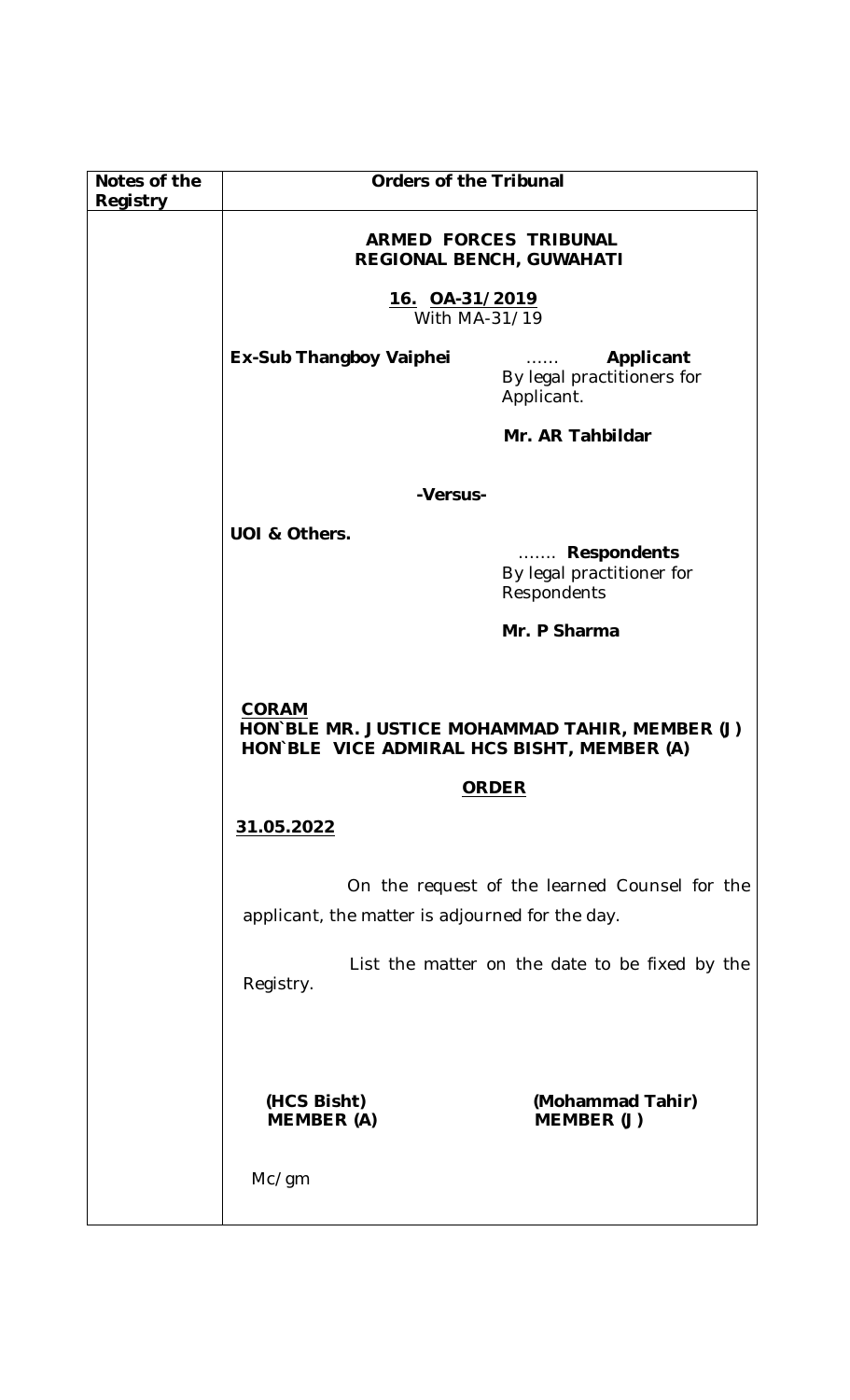| Notes of the<br>Registry | <b>Orders of the Tribunal</b>                                   |                                                         |
|--------------------------|-----------------------------------------------------------------|---------------------------------------------------------|
|                          | <b>ARMED FORCES TRIBUNAL</b><br><b>REGIONAL BENCH, GUWAHATI</b> |                                                         |
|                          | 18. OA-33/2019                                                  |                                                         |
|                          | Ex-Sep Lunkam Vaiphei                                           | Applicant<br>By legal practitioners for<br>Applicant.   |
|                          |                                                                 | Mr. AR Tahbildar                                        |
|                          | -Versus-                                                        |                                                         |
|                          | UOI & Others.                                                   |                                                         |
|                          |                                                                 | Respondents<br>By legal practitioner for<br>Respondents |
|                          |                                                                 | Mr. PJ Barman                                           |
|                          |                                                                 |                                                         |
|                          | <b>CORAM</b><br>HON`BLE VICE ADMIRAL HCS BISHT, MEMBER (A)      | HON BLE MR. JUSTICE MOHAMMAD TAHIR, MEMBER (J)          |
|                          |                                                                 | <b>ORDER</b>                                            |
|                          | 31.05.2022                                                      |                                                         |
|                          | applicant, the matter is adjourned for the day.                 | On the request of the learned Counsel for the           |
|                          | Registry.                                                       | List the matter on the date to be fixed by the          |
|                          | (HCS Bisht)<br><b>MEMBER (A)</b><br>mc/gm                       | (Mohammad Tahir)<br>MEMBER (J)                          |
|                          |                                                                 |                                                         |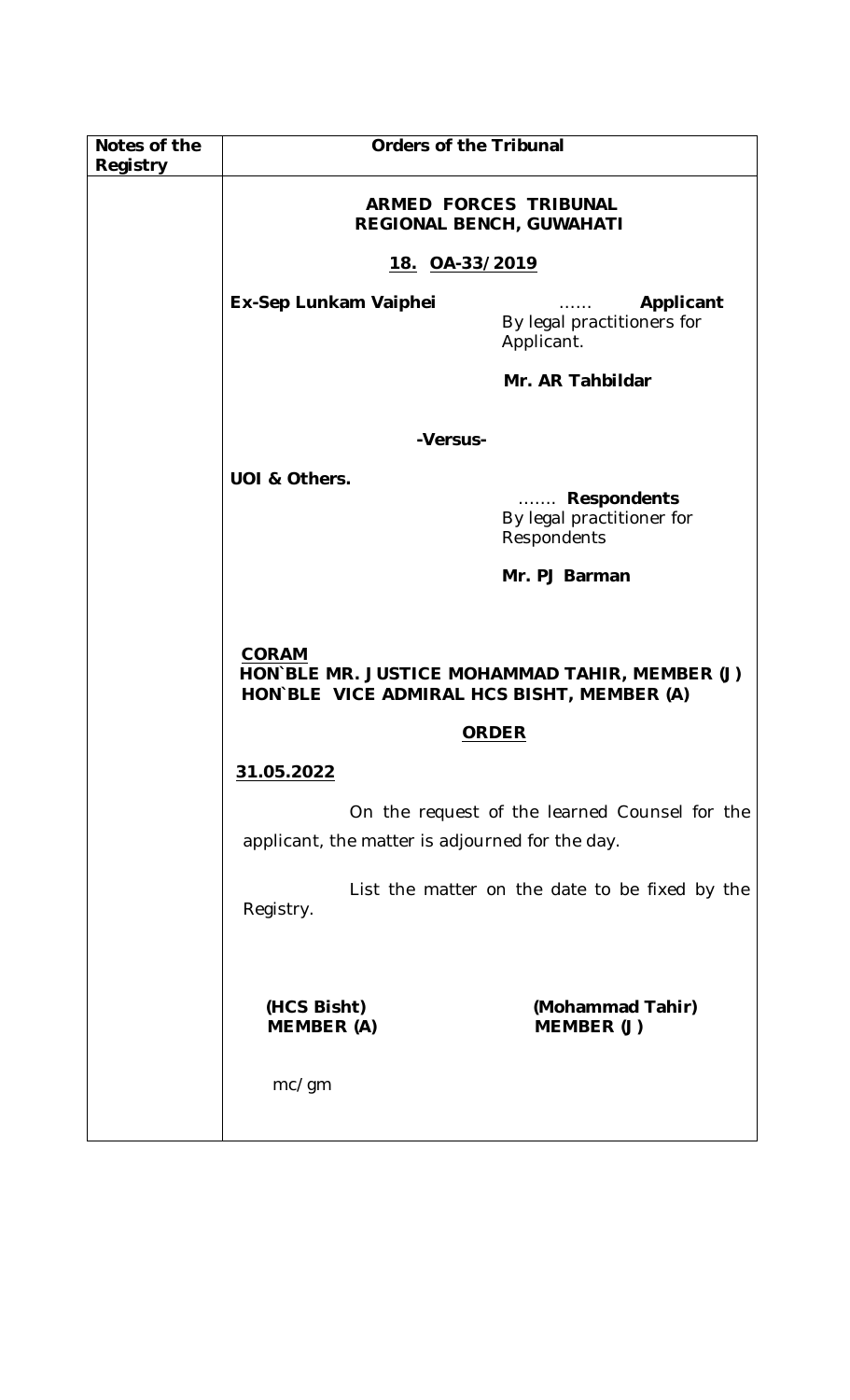| Notes of the | <b>Orders of the Tribunal</b>                                                                                |                                                                                                                      |
|--------------|--------------------------------------------------------------------------------------------------------------|----------------------------------------------------------------------------------------------------------------------|
| Registry     |                                                                                                              |                                                                                                                      |
|              | <b>ARMED FORCES TRIBUNAL</b><br><b>REGIONAL BENCH, GUWAHATI</b>                                              |                                                                                                                      |
|              | <u>19. OA-35/2019</u>                                                                                        |                                                                                                                      |
|              | Lnk (Opr) Ram Pratap Viswakarma                                                                              |                                                                                                                      |
|              |                                                                                                              | Applicant<br>By legal practitioners for<br>Applicant.                                                                |
|              | -Versus-                                                                                                     | Mr. Manas Sarania<br>Mr. SU Ahmed                                                                                    |
|              |                                                                                                              |                                                                                                                      |
|              | UOI & Others.                                                                                                | Respondents<br>By legal practitioner for<br>Respondents                                                              |
|              |                                                                                                              | Mr. P Sharma                                                                                                         |
|              | <b>CORAM</b><br>HON BLE MR. JUSTICE MOHAMMAD TAHIR, MEMBER (J)<br>HON BLE VICE ADMIRAL HCS BISHT, MEMBER (A) |                                                                                                                      |
|              | <b>ORDER</b>                                                                                                 |                                                                                                                      |
|              | 31.05.2022                                                                                                   |                                                                                                                      |
|              | behalf of the respondents.                                                                                   | Learned Counsel for the applicant wants to file<br>rejoinder affidavit in response to the counter affidavit filed on |
|              | Request is accepted.                                                                                         |                                                                                                                      |
|              | Registry.                                                                                                    | List the matter on the date to be fixed by the                                                                       |
|              | Respondents.                                                                                                 | In the meantime, rejoinder affidavit may be filed<br>with an advance copy to the learned Counsel for the             |
|              | (HCS Bisht)<br><b>MEMBER</b> (A)                                                                             | (Mohammad Tahir)<br>MEMBER (J)                                                                                       |
|              | Mc/gm                                                                                                        |                                                                                                                      |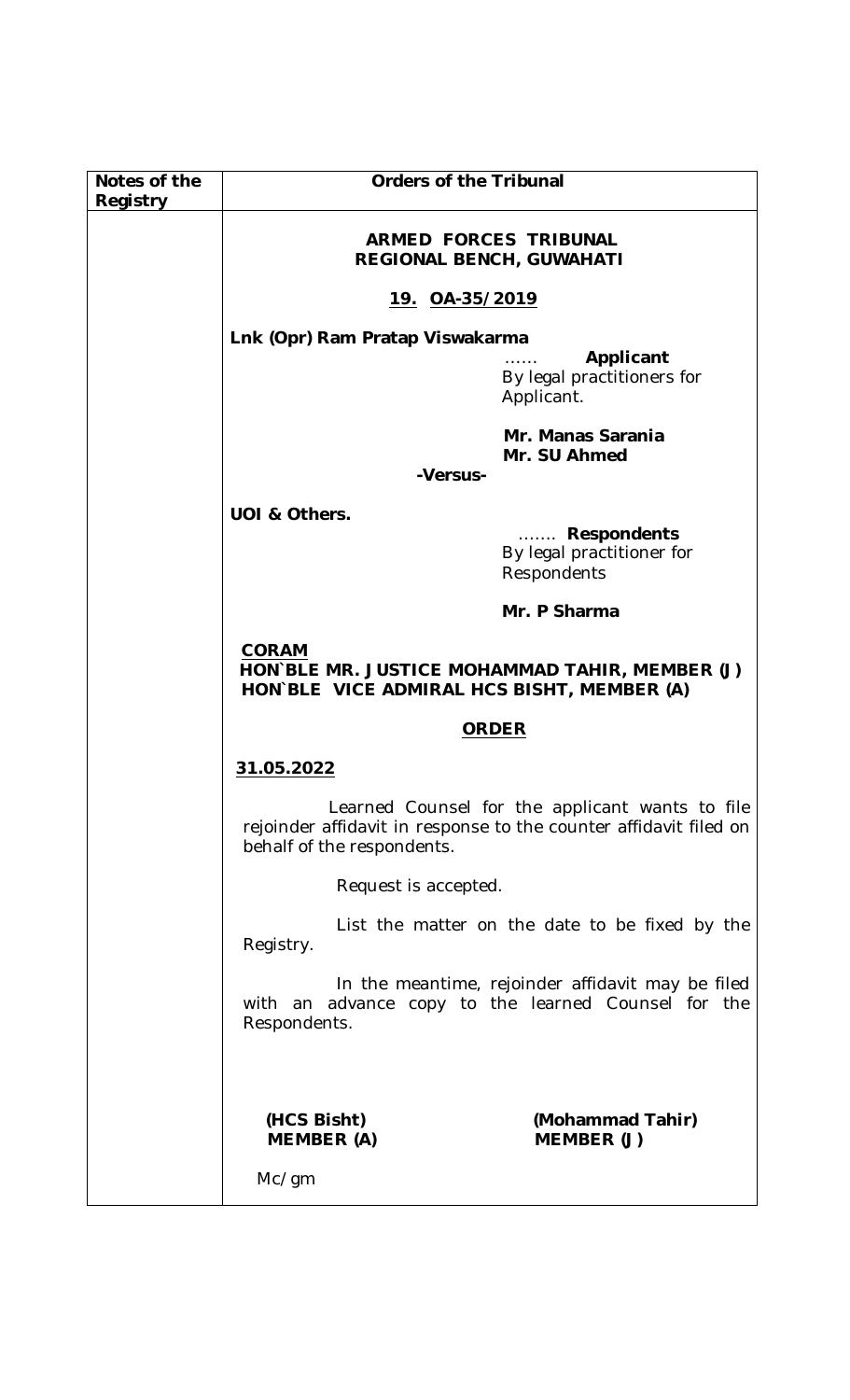| Notes of the<br>Registry | <b>Orders of the Tribunal</b>                                   |                                                                     |
|--------------------------|-----------------------------------------------------------------|---------------------------------------------------------------------|
|                          | <b>ARMED FORCES TRIBUNAL</b><br><b>REGIONAL BENCH, GUWAHATI</b> |                                                                     |
|                          | <u>20. OA-39/2019</u><br>with MA-31/2019                        |                                                                     |
|                          | <b>Ex-Hav Vumkhanthang</b>                                      | Applicant<br>By legal practitioners for<br>Applicant.               |
|                          |                                                                 | Mr. KC Gautam<br>Mr. M Halder                                       |
|                          | -Versus-                                                        |                                                                     |
|                          | UOI & Others.                                                   |                                                                     |
|                          |                                                                 | <b>Respondents</b><br>.<br>By legal practitioner for<br>Respondents |
|                          |                                                                 | Mrs. Dipanjali Bora                                                 |
|                          |                                                                 |                                                                     |
|                          | <b>CORAM</b><br>HON`BLE VICE ADMIRAL HCS BISHT, MEMBER (A)      | HON BLE MR. JUSTICE MOHAMMAD TAHIR, MEMBER (J)                      |
|                          |                                                                 | <b>ORDER</b>                                                        |
|                          | 31.05.2022                                                      |                                                                     |
|                          | None appears for the applicant.                                 |                                                                     |
|                          | adjourned for the day.                                          | However, in the interest of justice, matter<br><i>is</i>            |
|                          |                                                                 | List this matter on the date to be fixed by the                     |
|                          | Registry.                                                       |                                                                     |
|                          |                                                                 |                                                                     |
|                          | (HCS Bisht)<br><b>MEMBER (A)</b>                                | (Mohammad Tahir)<br>MEMBER (J)                                      |
|                          | Mc/gm                                                           |                                                                     |
|                          |                                                                 |                                                                     |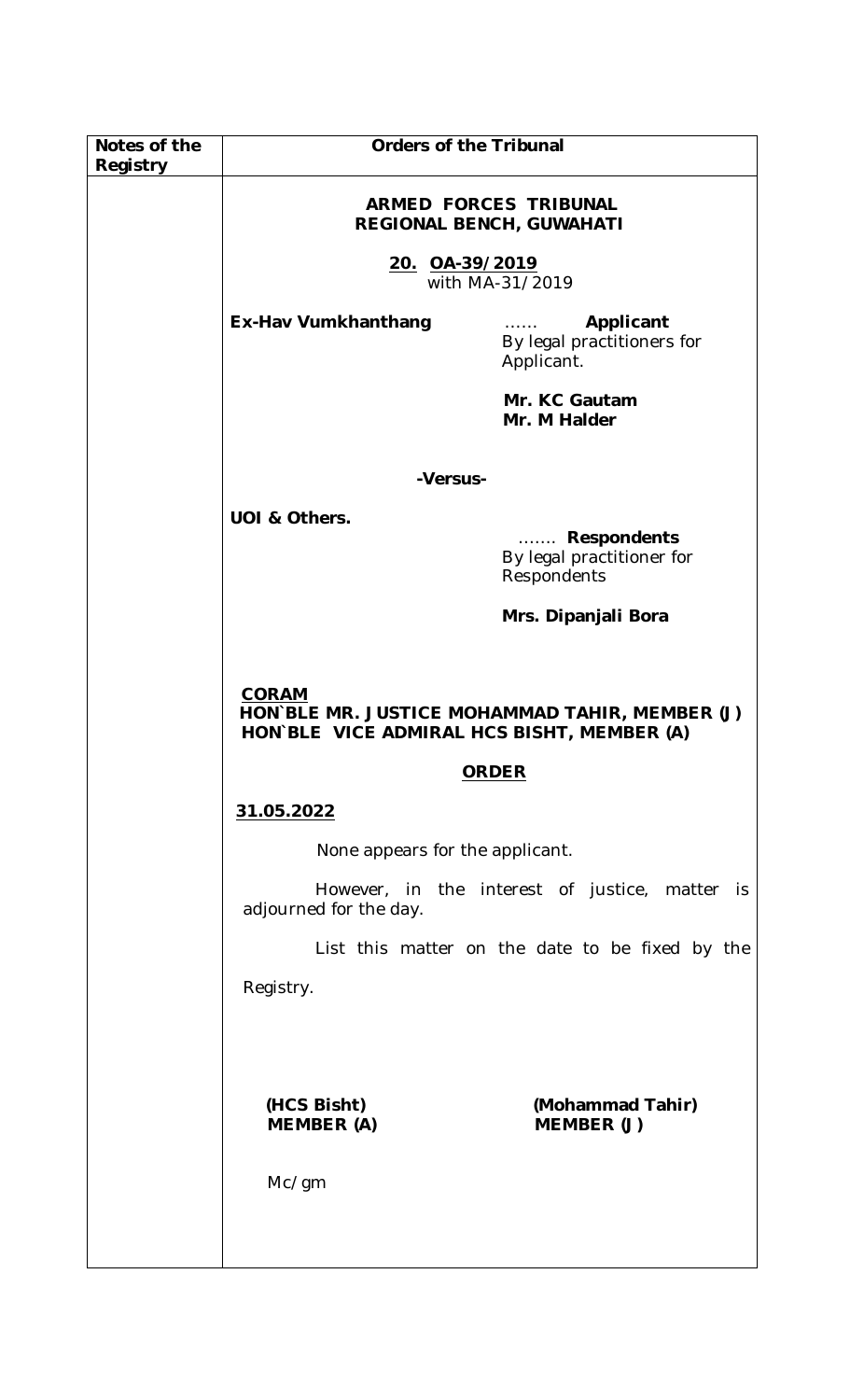| Notes of the | <b>Orders of the Tribunal</b>                                                                                |                                                            |
|--------------|--------------------------------------------------------------------------------------------------------------|------------------------------------------------------------|
|              | ARMED FORCES TRIBUNAL<br>REGIONAL BENCH, GUWAHATI                                                            |                                                            |
|              | 22. 0A-59/2019                                                                                               |                                                            |
|              | Ex-Nk (TS) L Lohrii Mao                                                                                      | Applicant<br>.<br>By legal practitioners for<br>Applicant. |
|              |                                                                                                              | Mr. AR Tahbildar                                           |
|              | -Versus-                                                                                                     |                                                            |
|              | UOI & Others.                                                                                                |                                                            |
|              |                                                                                                              | Respondents<br>By legal practitioner for<br>Respondents    |
|              |                                                                                                              | Mrs Dipanjali Bora                                         |
|              |                                                                                                              |                                                            |
|              | <b>CORAM</b><br>HON BLE MR. JUSTICE MOHAMMAD TAHIR, MEMBER (J)<br>HON BLE VICE ADMIRAL HCS BISHT, MEMBER (A) |                                                            |
|              | <b>ORDER</b>                                                                                                 |                                                            |
|              | 31.05.2022                                                                                                   |                                                            |
|              | applicant, the matter is adjourned for the day.                                                              | On the request of the learned Counsel for the              |
|              |                                                                                                              | List this matter on the date to be fixed by the            |
|              | Registry.                                                                                                    |                                                            |
|              |                                                                                                              |                                                            |
|              | (HCS Bisht)<br><b>MEMBER</b> (A)                                                                             | (Mohammad Tahir)<br>MEMBER (J)                             |
|              | mc/gm                                                                                                        |                                                            |
|              |                                                                                                              |                                                            |
|              |                                                                                                              |                                                            |
|              |                                                                                                              |                                                            |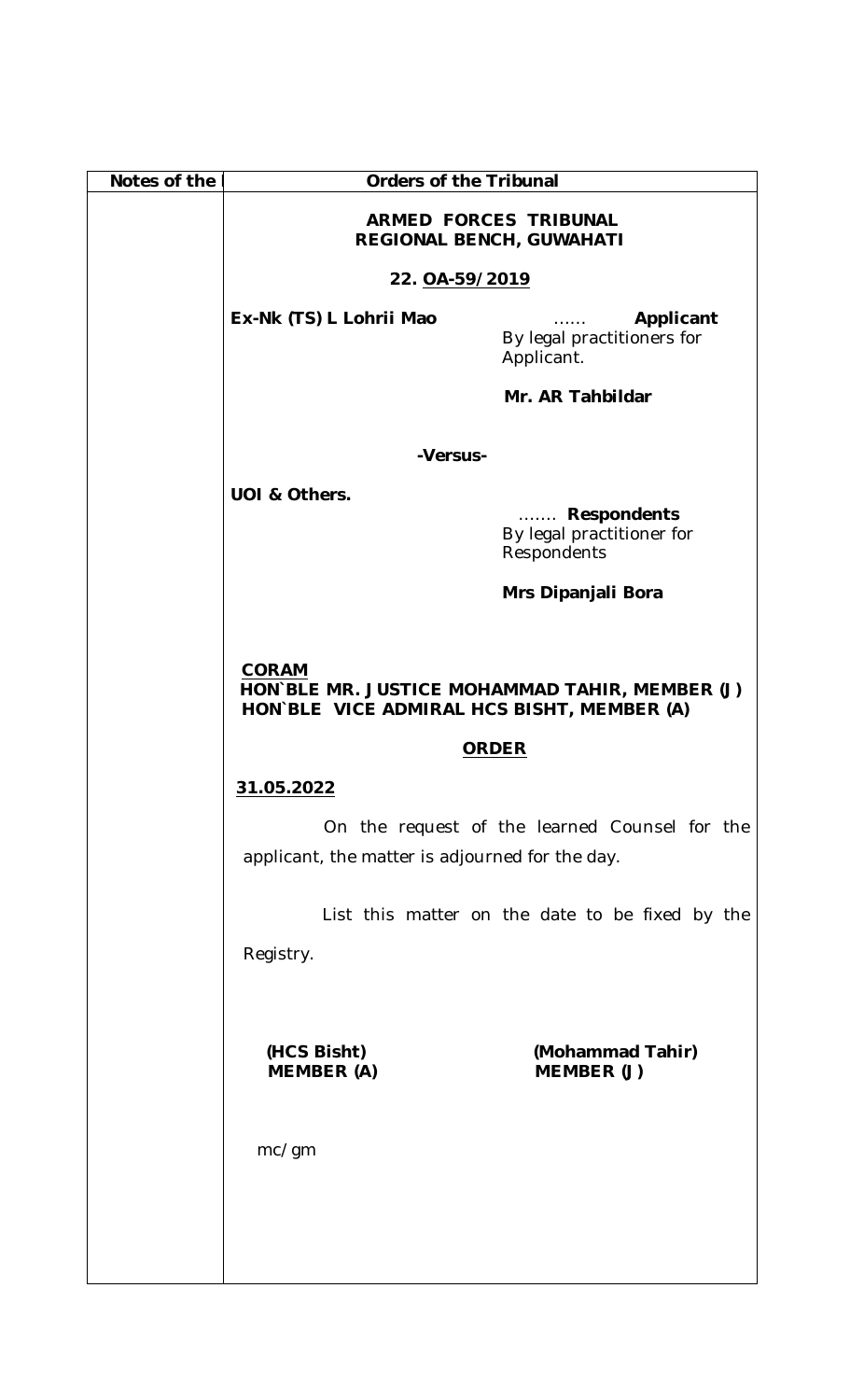| Notes of the<br>Registry | <b>Orders of the Tribunal</b>                                                                                |                                                                                                                        |
|--------------------------|--------------------------------------------------------------------------------------------------------------|------------------------------------------------------------------------------------------------------------------------|
|                          | ARMED FORCES TRIBUNAL<br>REGIONAL BENCH, GUWAHATI                                                            |                                                                                                                        |
|                          | 23. OA-60/2019                                                                                               |                                                                                                                        |
|                          | Ex-Hony Nb Sub KT Divension Anal<br>Applicant<br>By legal practitioners for<br>Applicant.                    |                                                                                                                        |
|                          | Mr. AR Tahbildar                                                                                             |                                                                                                                        |
|                          | -Versus-                                                                                                     |                                                                                                                        |
|                          | UOI & Others.                                                                                                |                                                                                                                        |
|                          |                                                                                                              | <b>Respondents</b><br>$\mathbb{R}^{n \times n \times n \times n \times n}$<br>By legal practitioner for<br>Respondents |
|                          | Mrs. Dipanjali Bora                                                                                          |                                                                                                                        |
|                          | <b>CORAM</b><br>HON BLE MR. JUSTICE MOHAMMAD TAHIR, MEMBER (J)<br>HON`BLE VICE ADMIRAL HCS BISHT, MEMBER (A) |                                                                                                                        |
|                          |                                                                                                              | <b>ORDER</b>                                                                                                           |
|                          | 31.05.2022                                                                                                   |                                                                                                                        |
|                          | applicant, the matter is adjourned for the day.                                                              | On the request of the learned Counsel for the                                                                          |
|                          |                                                                                                              | List this matter on the date to be fixed by the                                                                        |
|                          | Registry.                                                                                                    |                                                                                                                        |
|                          | (HCS Bisht)<br><b>MEMBER (A)</b><br>mc/gm                                                                    | (Mohammad Tahir)<br>MEMBER (J)                                                                                         |
|                          |                                                                                                              |                                                                                                                        |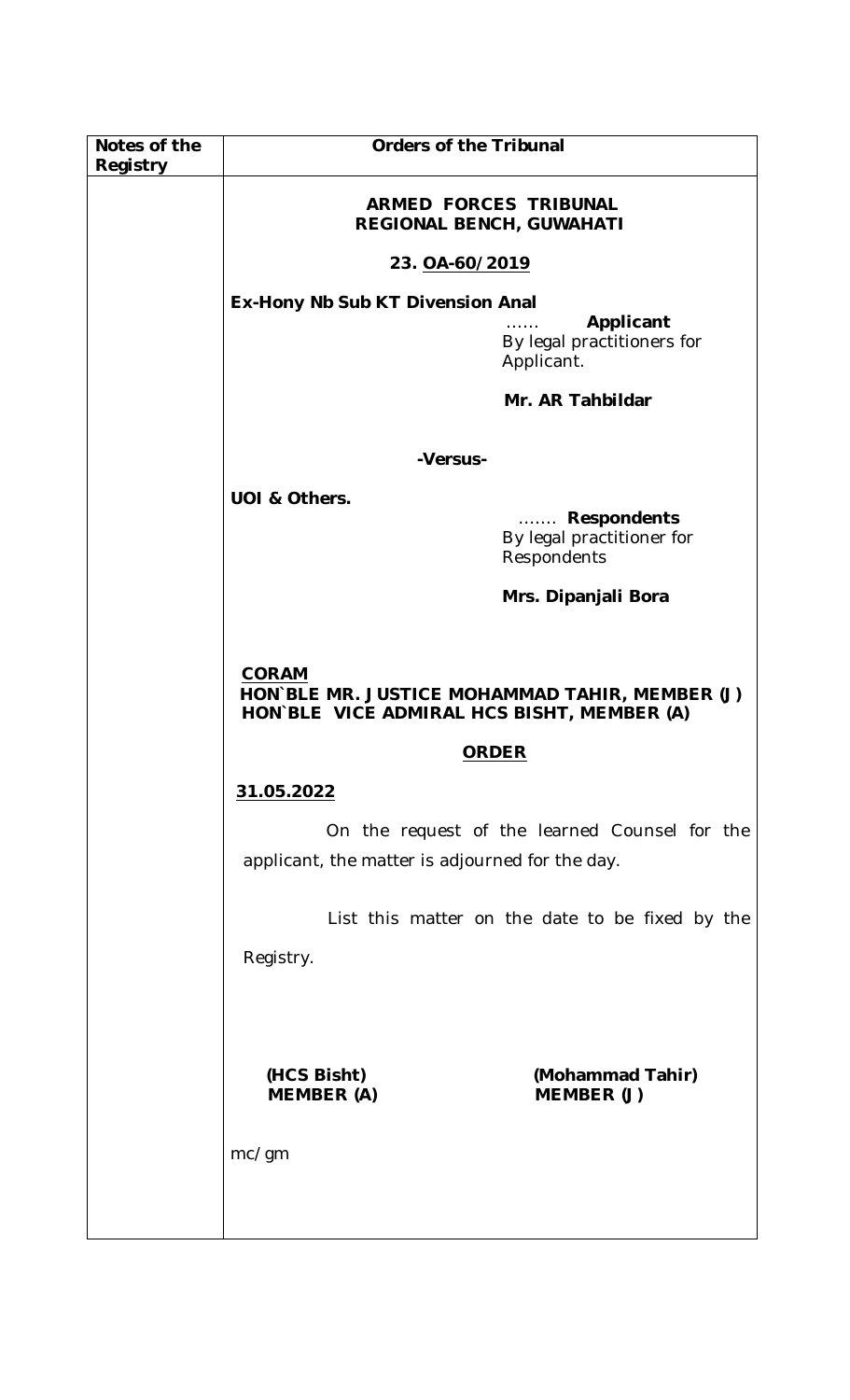| Notes of the<br>Registry | <b>Orders of the Tribunal</b>                                                                                                                                                                                                                                                                                                                                                                                                                                                                                                                                                                                                                                                                                                |                                                         |
|--------------------------|------------------------------------------------------------------------------------------------------------------------------------------------------------------------------------------------------------------------------------------------------------------------------------------------------------------------------------------------------------------------------------------------------------------------------------------------------------------------------------------------------------------------------------------------------------------------------------------------------------------------------------------------------------------------------------------------------------------------------|---------------------------------------------------------|
|                          | <b>ARMED FORCES TRIBUNAL</b><br><b>REGIONAL BENCH, GUWAHATI</b>                                                                                                                                                                                                                                                                                                                                                                                                                                                                                                                                                                                                                                                              |                                                         |
|                          | 24. OA-24/2020<br>with MA-16/2020                                                                                                                                                                                                                                                                                                                                                                                                                                                                                                                                                                                                                                                                                            |                                                         |
|                          | Ex-Sep Loli Mao                                                                                                                                                                                                                                                                                                                                                                                                                                                                                                                                                                                                                                                                                                              | Applicant<br>By legal practitioners for<br>Applicant.   |
|                          | Mr. AR Tahbildar<br>-Versus-<br>UOI & Others.                                                                                                                                                                                                                                                                                                                                                                                                                                                                                                                                                                                                                                                                                |                                                         |
|                          |                                                                                                                                                                                                                                                                                                                                                                                                                                                                                                                                                                                                                                                                                                                              | Respondents<br>By legal practitioner for<br>Respondents |
|                          |                                                                                                                                                                                                                                                                                                                                                                                                                                                                                                                                                                                                                                                                                                                              | Mr. P Sharma                                            |
|                          | <b>CORAM</b><br>HON BLE MR. JUSTICE MOHAMMAD TAHIR, MEMBER (J)<br>HON`BLE VICE ADMIRAL HCS BISHT, MEMBER (A)                                                                                                                                                                                                                                                                                                                                                                                                                                                                                                                                                                                                                 |                                                         |
|                          | <b>ORDER</b><br>31.05.2022                                                                                                                                                                                                                                                                                                                                                                                                                                                                                                                                                                                                                                                                                                   |                                                         |
|                          | Learned Counsel for the applicant has submitted that<br>the case in question is covered by the Judgment of<br>the<br>Armed Forces Tribunal, Regional Bench Chennai, at circuit<br>Bench, Hyderabad rendered in OA 156 of 2017 decided on<br>29.01.2019 (Ex-L/Nk Yenumula Sivaramayya Vrs. Union of<br>India and Ors.)<br>Learned Counsel for the respondents has agreed that<br>the case in hand is covered by the aforesaid Judgment of<br>AFT, Chennai Regional Bench.<br>In view of the above, respondents are directed to<br>decide the claim of the applicant in terms of the aforesaid<br>Judgment of AFT, Regional Bench Chennai, within 03<br>months from the date of receipt of the certified copy of the<br>order. |                                                         |
|                          |                                                                                                                                                                                                                                                                                                                                                                                                                                                                                                                                                                                                                                                                                                                              |                                                         |
|                          |                                                                                                                                                                                                                                                                                                                                                                                                                                                                                                                                                                                                                                                                                                                              |                                                         |
|                          | With the above observations and directions, this<br>case is finally disposed of.                                                                                                                                                                                                                                                                                                                                                                                                                                                                                                                                                                                                                                             |                                                         |
|                          |                                                                                                                                                                                                                                                                                                                                                                                                                                                                                                                                                                                                                                                                                                                              |                                                         |
|                          | (HCS Bisht)<br><b>MEMBER (A)</b>                                                                                                                                                                                                                                                                                                                                                                                                                                                                                                                                                                                                                                                                                             | (Mohammad Tahir)<br>MEMBER (J)                          |
|                          | mc/gm                                                                                                                                                                                                                                                                                                                                                                                                                                                                                                                                                                                                                                                                                                                        |                                                         |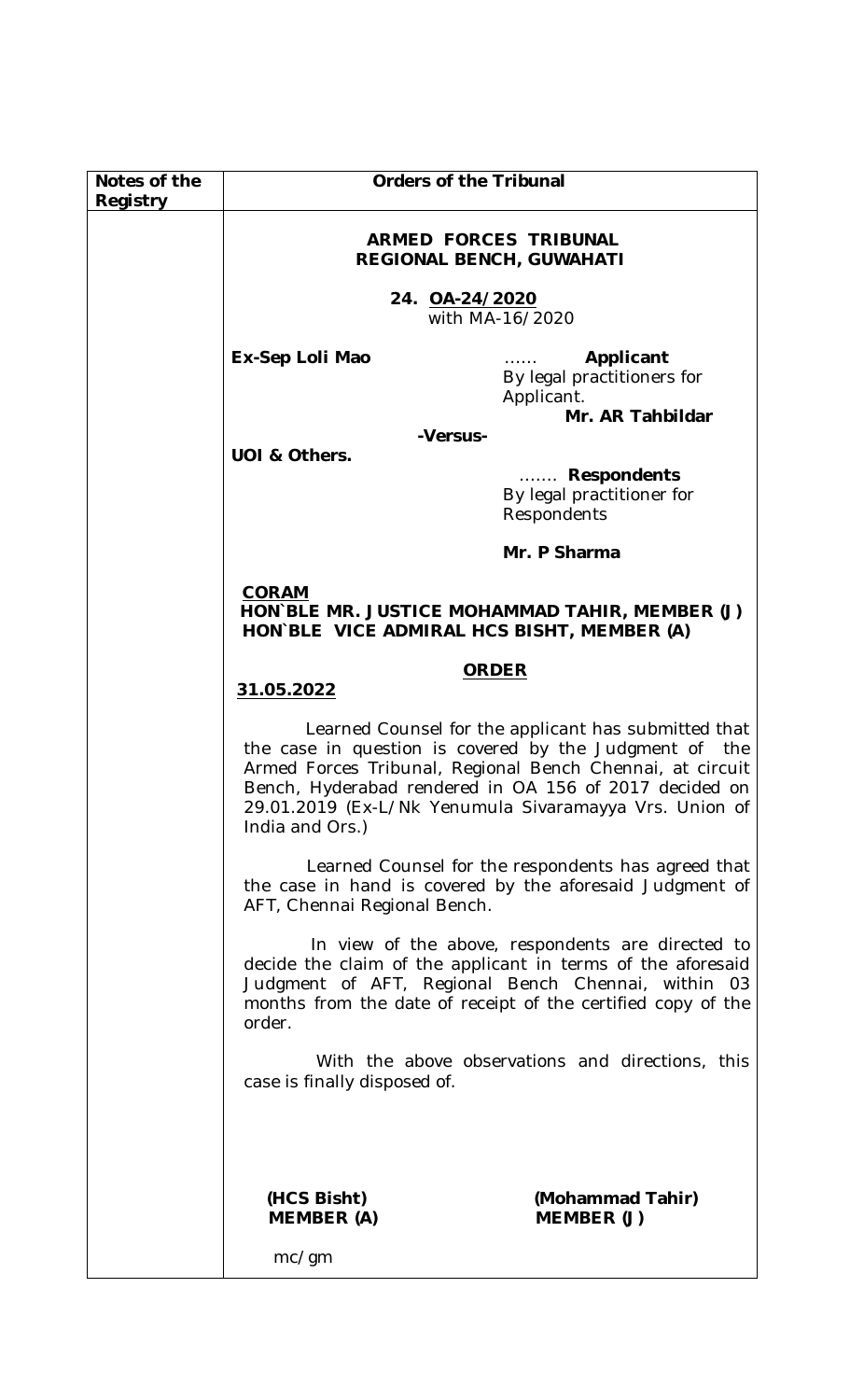| Notes of the<br>Registry | <b>Orders of the Tribunal</b>                                                                                |                                                                                                            |
|--------------------------|--------------------------------------------------------------------------------------------------------------|------------------------------------------------------------------------------------------------------------|
|                          | <b>ARMED FORCES TRIBUNAL</b><br>REGIONAL BENCH, GUWAHATI                                                     |                                                                                                            |
|                          | 25. OA-01/2020                                                                                               |                                                                                                            |
|                          | <b>Ex-Sub Lalrokhum</b>                                                                                      | Applicant<br>By legal practitioners for<br>Applicant.                                                      |
|                          |                                                                                                              | Mr. AR Tahbildar                                                                                           |
|                          |                                                                                                              |                                                                                                            |
|                          | -Versus-                                                                                                     |                                                                                                            |
|                          | UOI & Others.                                                                                                | <b>Respondents</b><br>$\mathcal{L}$ . The set of $\mathcal{L}$<br>By legal practitioner for<br>Respondents |
|                          | Mrs. Dipanjali Bora                                                                                          |                                                                                                            |
|                          |                                                                                                              |                                                                                                            |
|                          | <b>CORAM</b><br>HON BLE MR. JUSTICE MOHAMMAD TAHIR, MEMBER (J)<br>HON`BLE VICE ADMIRAL HCS BISHT, MEMBER (A) |                                                                                                            |
|                          | <b>ORDER</b>                                                                                                 |                                                                                                            |
|                          | 31.05.2022                                                                                                   |                                                                                                            |
|                          | applicant, the matter is adjourned for the day.                                                              | On the request of the learned Counsel for the                                                              |
|                          | Registry.                                                                                                    | List this matter on the date to be fixed by the                                                            |
|                          | (HCS Bisht)<br><b>MEMBER (A)</b><br>mc/gm                                                                    | (Mohammad Tahir)<br>MEMBER (J)                                                                             |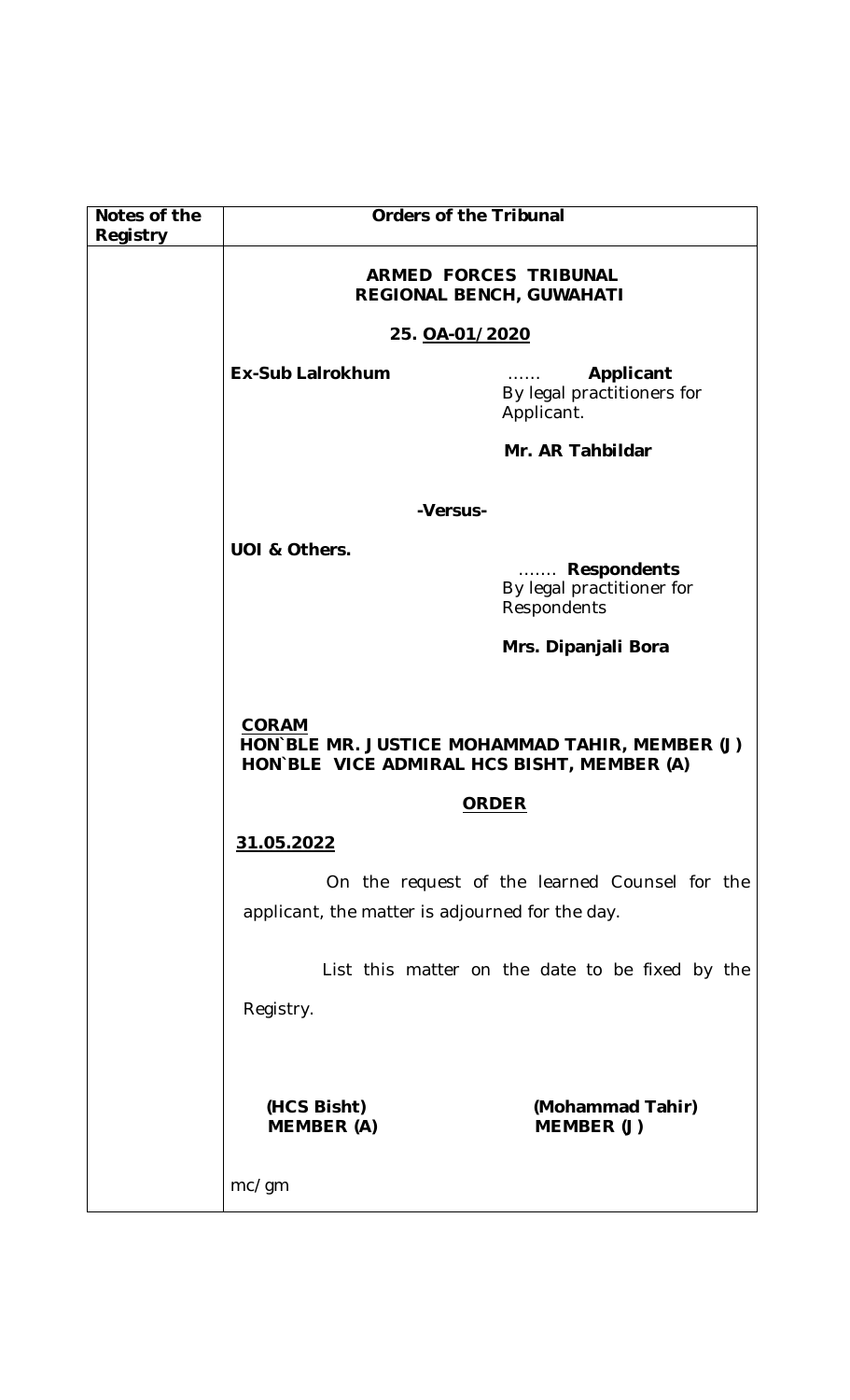| Notes of the<br>Registry | <b>Orders of the Tribunal</b>                                                                                |                                                         |
|--------------------------|--------------------------------------------------------------------------------------------------------------|---------------------------------------------------------|
|                          | <b>ARMED FORCES TRIBUNAL</b><br>REGIONAL BENCH, GUWAHATI                                                     |                                                         |
|                          | <u>27. OA-14/2020</u>                                                                                        |                                                         |
|                          | Ex-Nk (TS) W Angpong Monsang                                                                                 |                                                         |
|                          | Applicant<br>By legal practitioners for<br>Applicant.                                                        |                                                         |
|                          | Mr. AR Tahbildar                                                                                             |                                                         |
|                          | -Versus-                                                                                                     |                                                         |
|                          | UOI & Others.                                                                                                |                                                         |
|                          |                                                                                                              | Respondents<br>By legal practitioner for<br>Respondents |
|                          | Ms. Dipanjali Bora                                                                                           |                                                         |
|                          | <b>CORAM</b><br>HON BLE MR. JUSTICE MOHAMMAD TAHIR, MEMBER (J)<br>HON BLE VICE ADMIRAL HCS BISHT, MEMBER (A) |                                                         |
|                          | <b>ORDER</b>                                                                                                 |                                                         |
|                          | 31.05.2022                                                                                                   |                                                         |
|                          | applicant, the matter is adjourned for the day.                                                              | On the request of the learned Counsel for the           |
|                          |                                                                                                              | List this matter on the date to be fixed by the         |
|                          | Registry.                                                                                                    |                                                         |
|                          |                                                                                                              |                                                         |
|                          | (HCS Bisht)<br><b>MEMBER (A)</b>                                                                             | (Mohammad Tahir)<br>MEMBER (J)                          |
|                          | mc/gm                                                                                                        |                                                         |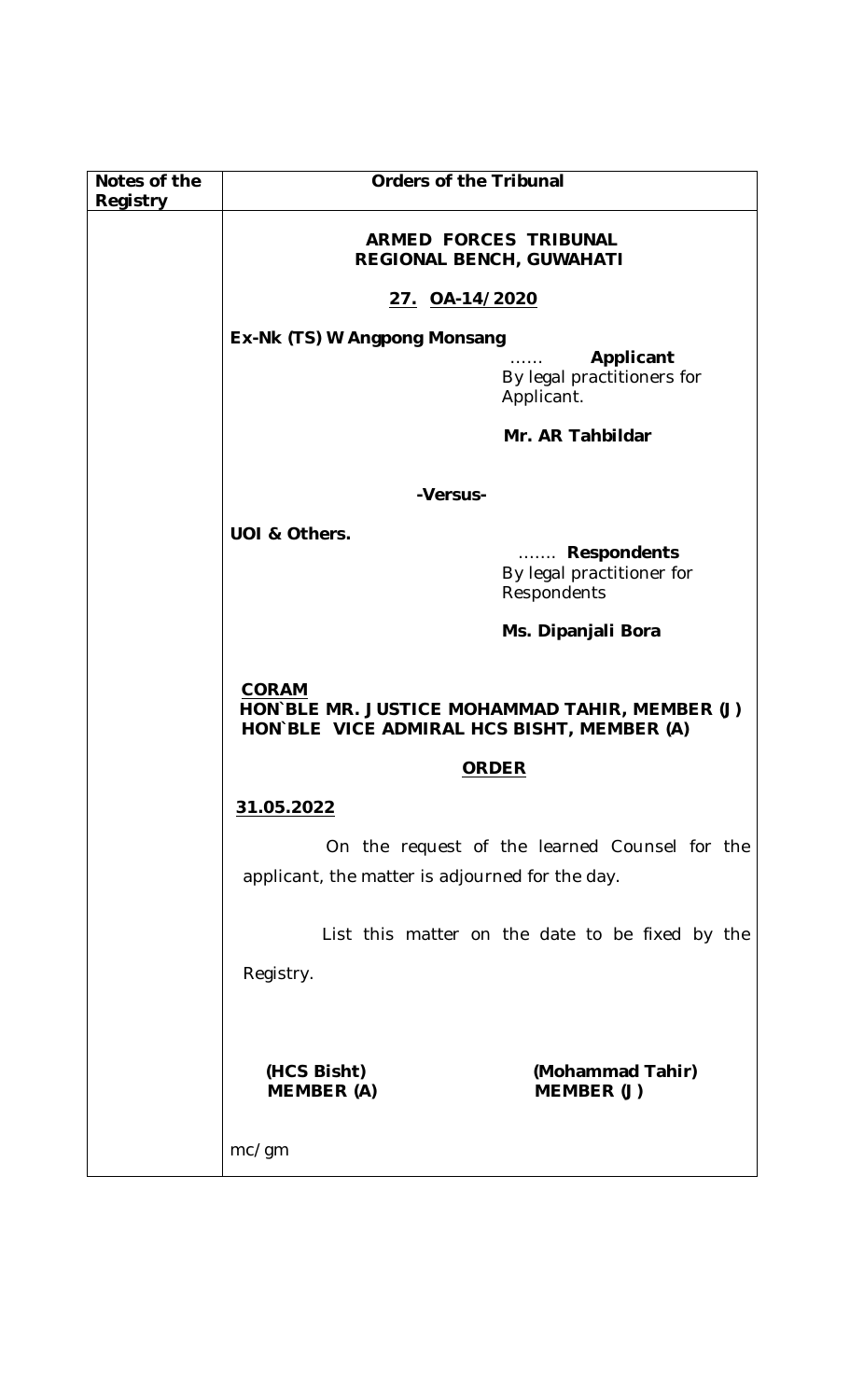| Notes of the<br>Registry | <b>Orders of the Tribunal</b>                                                    |                                                                                    |
|--------------------------|----------------------------------------------------------------------------------|------------------------------------------------------------------------------------|
|                          | <b>ARMED FORCES TRIBUNAL</b><br>REGIONAL BENCH, GUWAHATI                         |                                                                                    |
|                          | 28. OA-15/2020                                                                   |                                                                                    |
|                          | Ex-Nk W Kolap Sing Anal<br>Applicant<br>By legal practitioners for<br>Applicant. |                                                                                    |
|                          |                                                                                  | Mr. AR Tahbildar                                                                   |
|                          | -Versus-                                                                         |                                                                                    |
|                          | UOI & Others.                                                                    |                                                                                    |
|                          |                                                                                  | <b>Respondents</b><br>. $\mathbb{R}^2$<br>By legal practitioner for<br>Respondents |
|                          | Mrs. Dipanjali Bora                                                              |                                                                                    |
|                          | <b>CORAM</b><br>HON BLE VICE ADMIRAL HCS BISHT, MEMBER (A)                       | HON BLE MR. JUSTICE MOHAMMAD TAHIR, MEMBER (J)                                     |
|                          |                                                                                  | <b>ORDER</b>                                                                       |
|                          | 31.05.2022                                                                       |                                                                                    |
|                          | applicant, the matter is adjourned for the day.                                  | On the request of the learned Counsel for the                                      |
|                          | Registry.                                                                        | List this matter on the date to be fixed by the                                    |
|                          | (HCS Bisht)<br><b>MEMBER (A)</b>                                                 | (Mohammad Tahir)<br>MEMBER (J)                                                     |
|                          | mc/gm                                                                            |                                                                                    |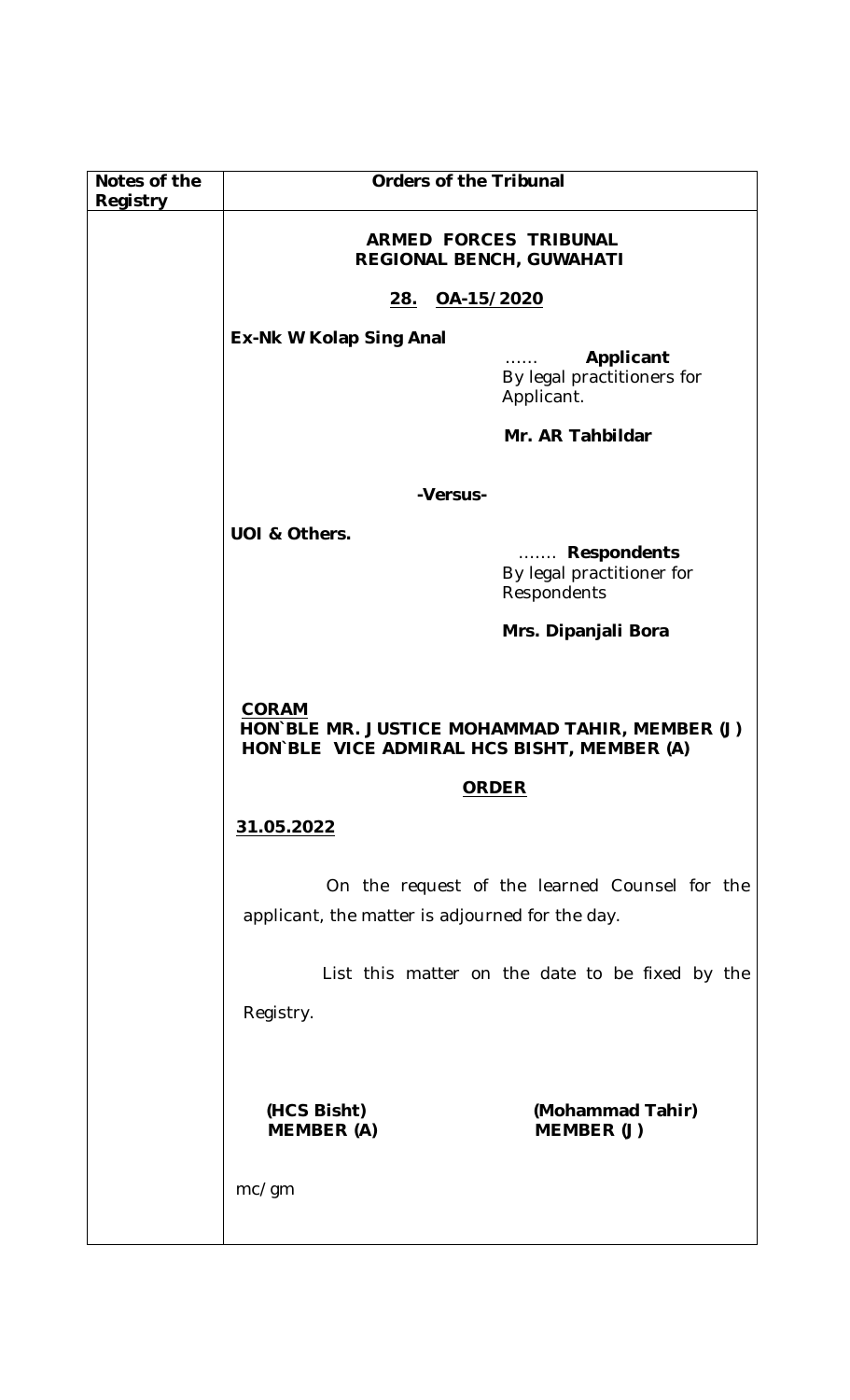| Notes of the | <b>Orders of the Tribunal</b>                              |                                                            |
|--------------|------------------------------------------------------------|------------------------------------------------------------|
| Registry     | <b>ARMED FORCES TRIBUNAL</b>                               |                                                            |
|              | <b>REGIONAL BENCH, GUWAHATI</b>                            |                                                            |
|              | <u>29. OA-04/2021</u>                                      |                                                            |
|              | <b>Ex-Nk Ginjahang</b>                                     | Applicant<br>.<br>By legal practitioners for<br>Applicant. |
|              |                                                            | Mr. AR Tahbildar                                           |
|              | -Versus-                                                   |                                                            |
|              | UOI & Others.                                              |                                                            |
|              |                                                            | Respondents<br>By legal practitioner for<br>Respondents    |
|              | Mrs. Dipanjali Bora                                        |                                                            |
|              |                                                            |                                                            |
|              | <b>CORAM</b><br>HON BLE VICE ADMIRAL HCS BISHT, MEMBER (A) | HON BLE MR. JUSTICE MOHAMMAD TAHIR, MEMBER (J)             |
|              | <b>ORDER</b>                                               |                                                            |
|              | 31.05.2022                                                 |                                                            |
|              | applicant, the matter is adjourned for the day.            | On the request of the learned Counsel for the              |
|              |                                                            | List this matter on the date to be fixed by the            |
|              | Registry.                                                  |                                                            |
|              | (HCS Bisht)<br><b>MEMBER (A)</b>                           | (Mohammad Tahir)<br>MEMBER (J)                             |
|              | mc/gm                                                      |                                                            |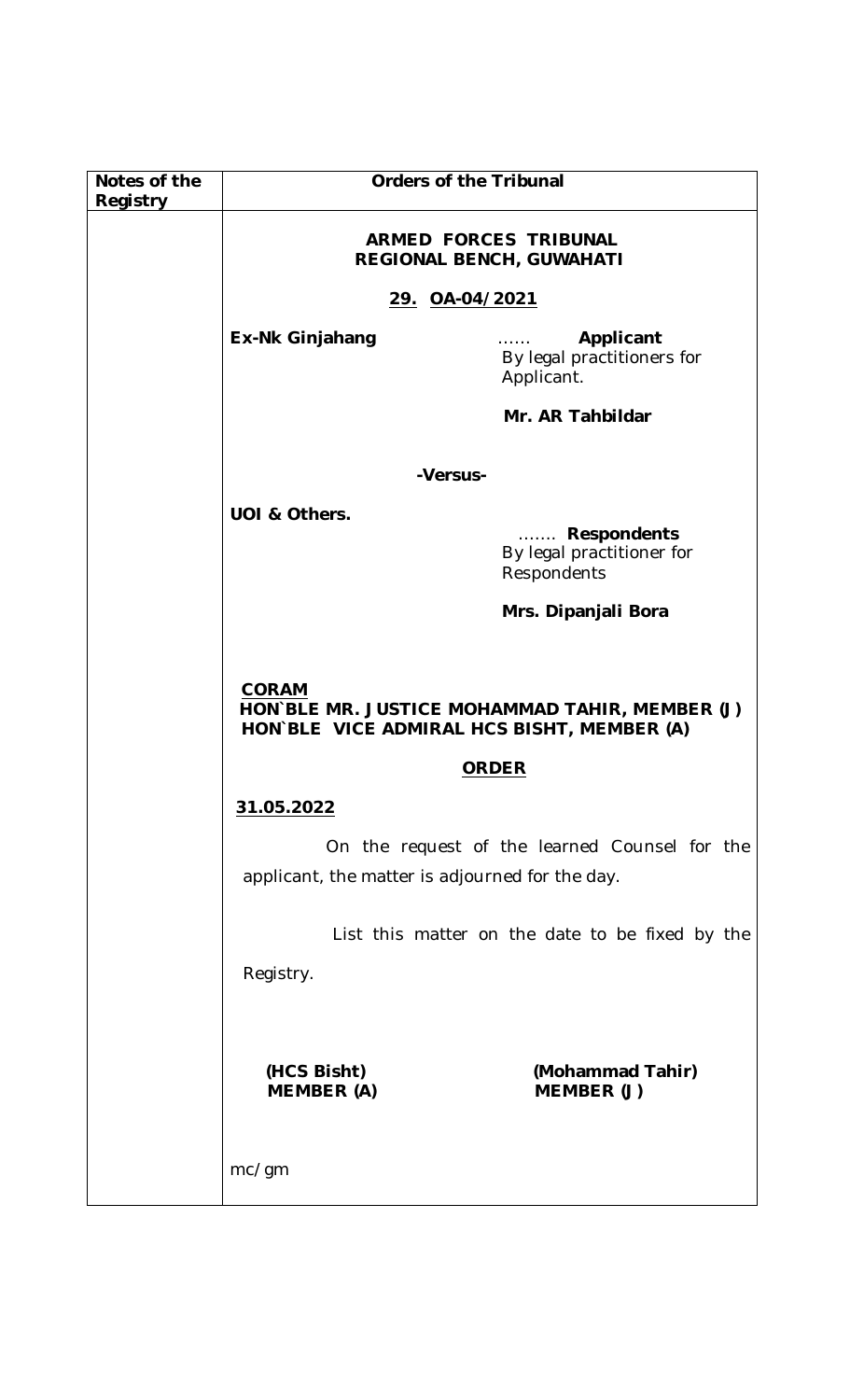| Notes of the<br>Registry |                                                                 | <b>Orders of the Tribunal</b>                                                                |
|--------------------------|-----------------------------------------------------------------|----------------------------------------------------------------------------------------------|
|                          | <b>ARMED FORCES TRIBUNAL</b><br><b>REGIONAL BENCH, GUWAHATI</b> |                                                                                              |
|                          | <u>30. OA-02/2021</u><br>with MA-02/2021                        |                                                                                              |
|                          | Sep Hriiziiwo                                                   | Applicant<br>By legal practitioners for<br>Applicant.                                        |
|                          |                                                                 | Mr. SP Thomas<br>Mr. Puni Sani                                                               |
|                          | -Versus-                                                        |                                                                                              |
|                          | UOI & Others.                                                   |                                                                                              |
|                          |                                                                 | <b>Respondents</b><br>By legal practitioner for<br>Respondents                               |
|                          | Mr. PK Garodia                                                  |                                                                                              |
|                          | <b>CORAM</b>                                                    | HON`BLE MR. JUSTICE MOHAMMAD TAHIR, MEMBER (J)<br>HON BLE VICE ADMIRAL HCS BISHT, MEMBER (A) |
|                          |                                                                 | <b>ORDER</b>                                                                                 |
|                          | 31.05.2022                                                      |                                                                                              |
|                          | None appears for the applicant.                                 |                                                                                              |
|                          | adjourned for the day.                                          | However, in the interest of justice, matter<br>is i                                          |
|                          |                                                                 | List this matter on the date to be fixed by the                                              |
|                          | Registry.                                                       |                                                                                              |
|                          |                                                                 |                                                                                              |
|                          | (HCS Bisht)<br><b>MEMBER (A)</b>                                | (Mohammad Tahir)<br>MEMBER (J)                                                               |
|                          | mc/gm                                                           |                                                                                              |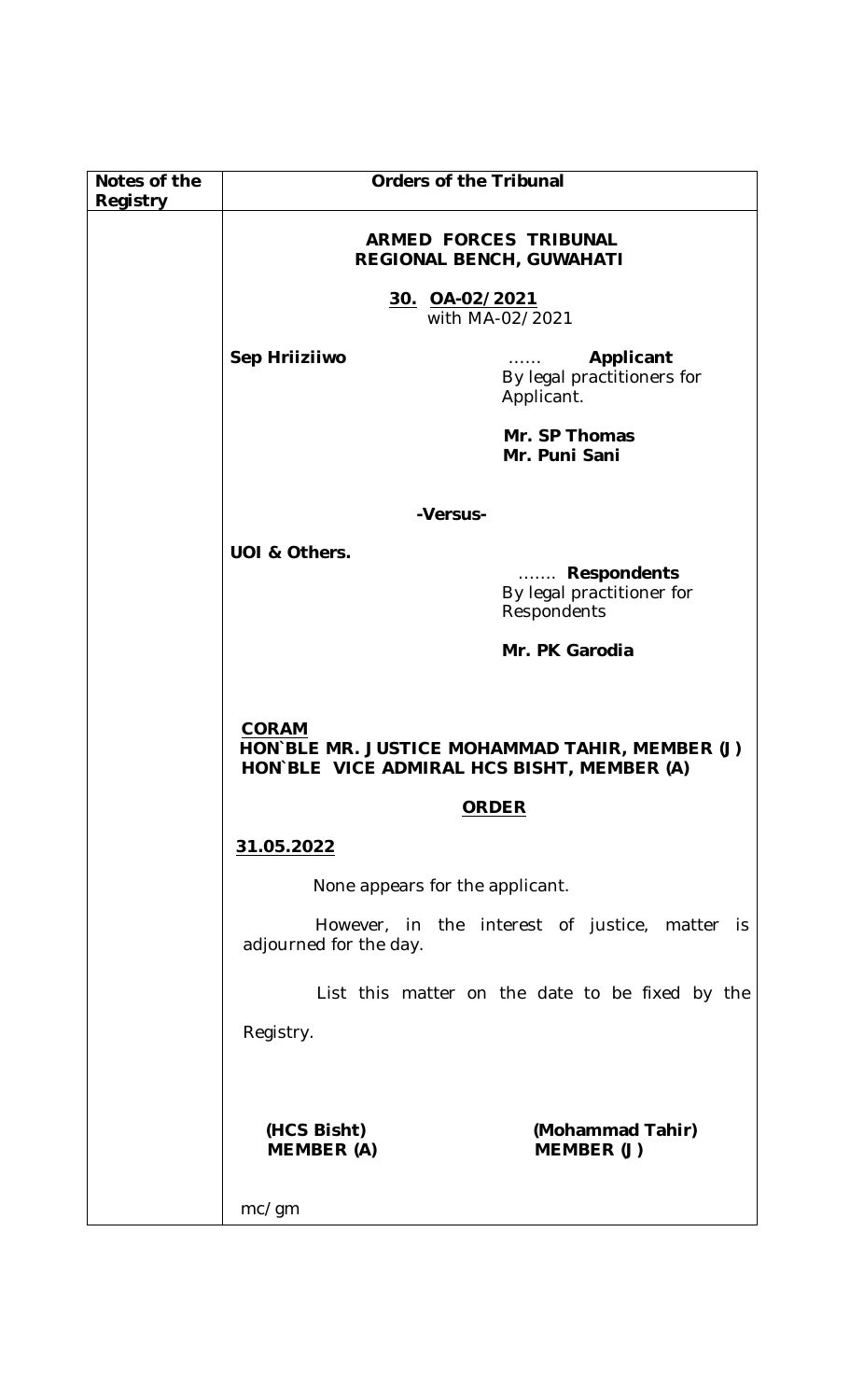| Notes of the |                                                                                                              | <b>Orders of the Tribunal</b> |                                                                           |
|--------------|--------------------------------------------------------------------------------------------------------------|-------------------------------|---------------------------------------------------------------------------|
|              | <b>ARMED FORCES TRIBUNAL</b><br><b>REGIONAL BENCH, GUWAHATI</b>                                              |                               |                                                                           |
|              | <u>31. OA-01/2021</u><br>with MA-01/2021                                                                     |                               |                                                                           |
|              | Ex-Nk Ramendra Laskar                                                                                        | .                             | Applicant<br>By legal practitioners for<br>Applicant.<br>Mr. AR Tahbildar |
|              |                                                                                                              | -Versus-                      |                                                                           |
|              | UOI & Others.                                                                                                |                               |                                                                           |
|              |                                                                                                              |                               | Respondents<br>By legal practitioner for<br>Respondents                   |
|              | Mr. PJ Barman                                                                                                |                               |                                                                           |
|              | <b>CORAM</b><br>HON BLE MR. JUSTICE MOHAMMAD TAHIR, MEMBER (J)<br>HON BLE VICE ADMIRAL HCS BISHT, MEMBER (A) |                               |                                                                           |
|              |                                                                                                              | <b>ORDER</b>                  |                                                                           |
|              | 31.05.2022                                                                                                   |                               |                                                                           |
|              | file rejoinder affidavit.                                                                                    |                               | Learned Counsel for the applicant prays time to                           |
|              |                                                                                                              | Prayer is allowed.            |                                                                           |
|              |                                                                                                              |                               | List the matter on the date to be fixed by the                            |
|              | Registry.<br>affidavit.                                                                                      |                               | In the meantime, applicant may file rejoinder                             |
|              | (HCS Bisht)<br><b>MEMBER (A)</b>                                                                             |                               | (Mohammad Tahir)<br>MEMBER (J)                                            |
|              | Mc/gm                                                                                                        |                               |                                                                           |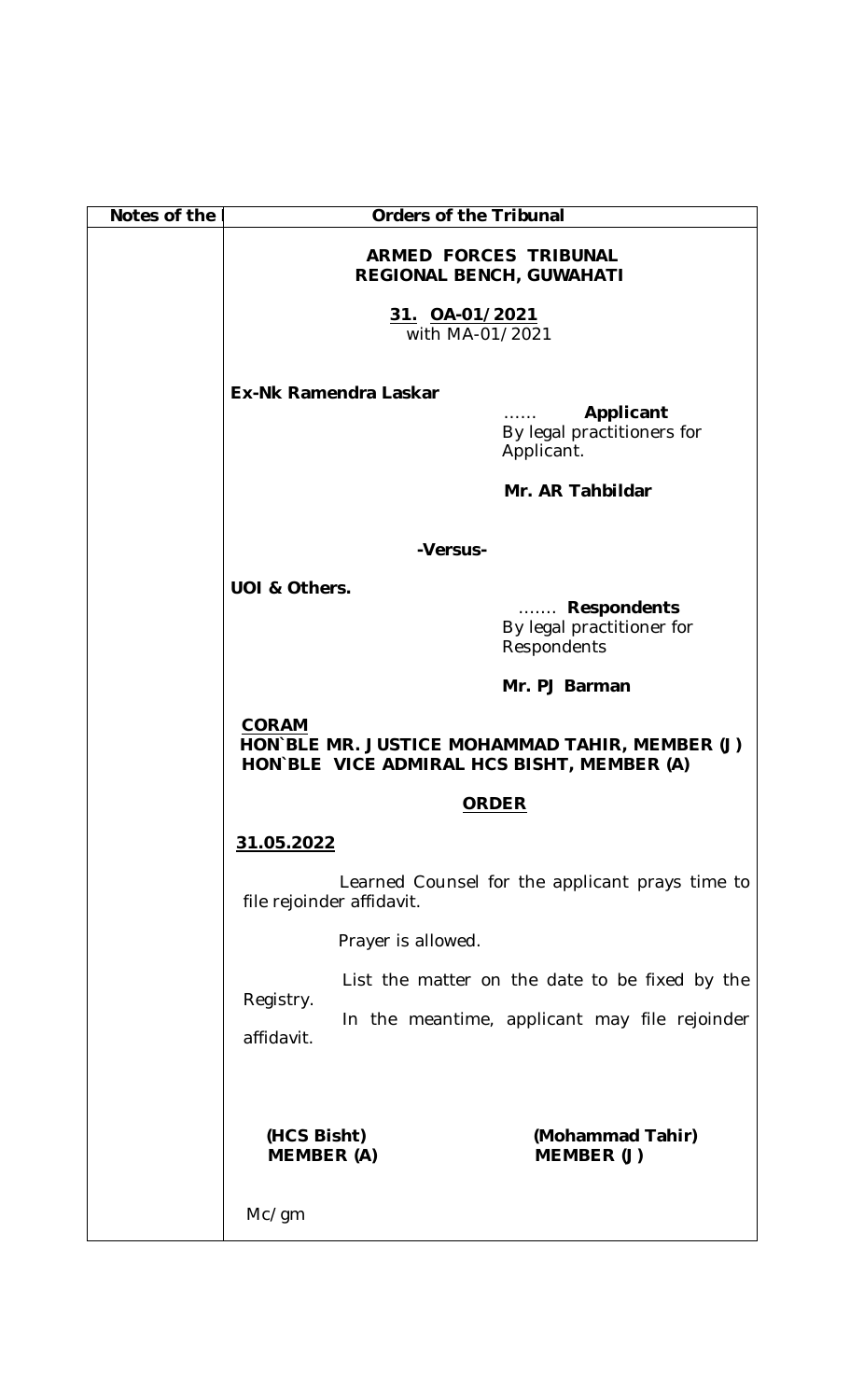| Notes of the<br>Registry | <b>Orders of the Tribunal</b>                                                                                                  |                                                                    |
|--------------------------|--------------------------------------------------------------------------------------------------------------------------------|--------------------------------------------------------------------|
|                          | <b>ARMED FORCES TRIBUNAL</b><br><b>REGIONAL BENCH, GUWAHATI</b>                                                                |                                                                    |
|                          | 32. OA-09/2021                                                                                                                 |                                                                    |
|                          | Ex-Lnk Mangeilian Vaiphei                                                                                                      |                                                                    |
|                          |                                                                                                                                | Applicant<br>1.1.1.1.1<br>By legal practitioners for<br>Applicant. |
|                          |                                                                                                                                | Mr. Manik Chanda<br>Mr. Gaurav J Sharma                            |
|                          | -Versus-                                                                                                                       |                                                                    |
|                          | UOI & Others.                                                                                                                  |                                                                    |
|                          |                                                                                                                                | Respondents<br>By legal practitioner for<br>Respondents            |
|                          | Mr. PK Garodia<br><b>CORAM</b><br>HON BLE MR. JUSTICE MOHAMMAD TAHIR, MEMBER (J)<br>HON BLE VICE ADMIRAL HCS BISHT, MEMBER (A) |                                                                    |
|                          |                                                                                                                                |                                                                    |
|                          | <b>ORDER</b>                                                                                                                   |                                                                    |
|                          | 31.05.2022                                                                                                                     |                                                                    |
|                          | applicant, the matter is adjourned for the day.                                                                                | On the request of the learned Counsel for the                      |
|                          |                                                                                                                                | List this matter on the date to be fixed by the                    |
|                          | Registry.                                                                                                                      |                                                                    |
|                          | (HCS Bisht)<br><b>MEMBER (A)</b>                                                                                               | (Mohammad Tahir)<br>MEMBER (J)                                     |
|                          | mc/gm                                                                                                                          |                                                                    |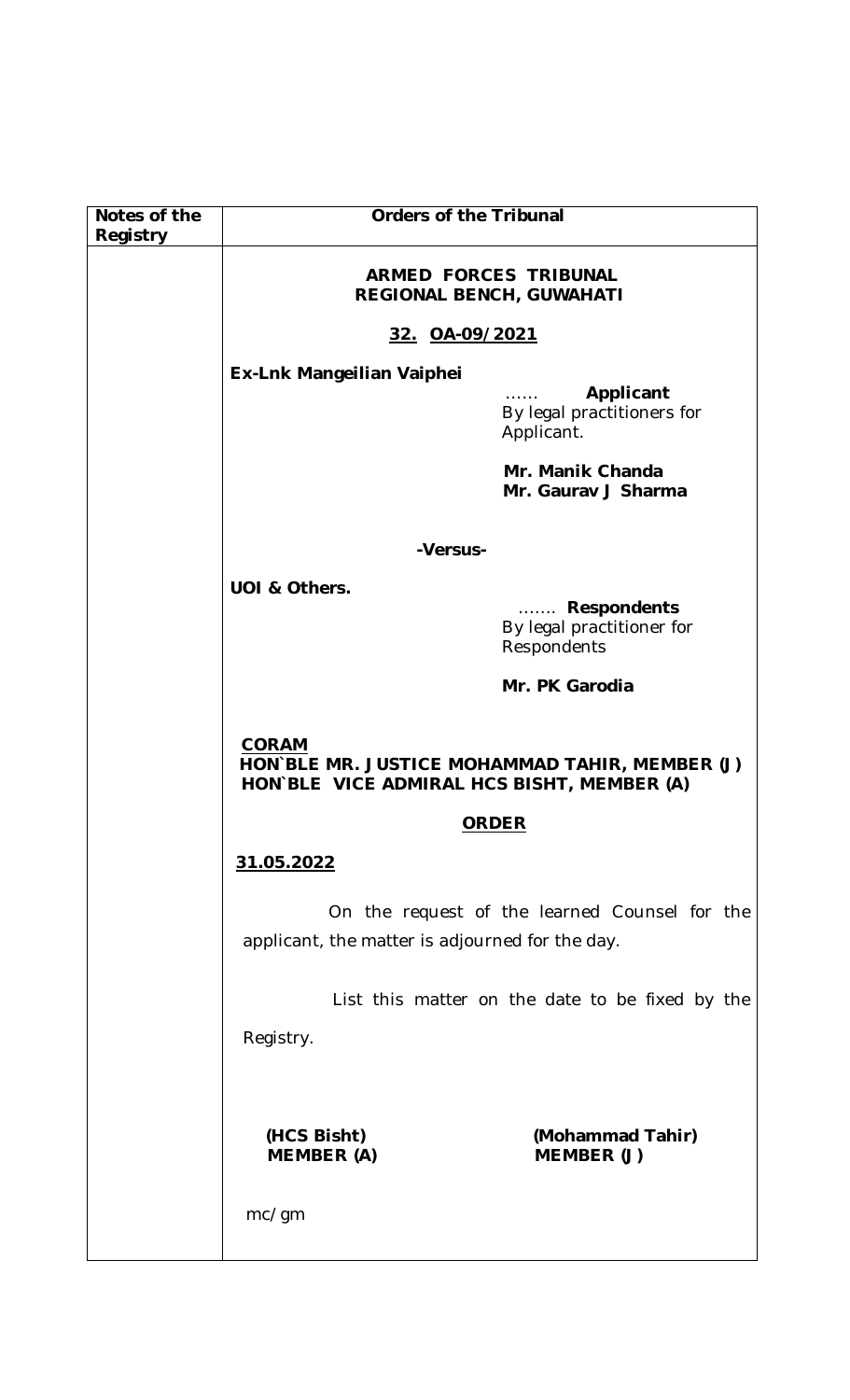| Notes of the<br>Registry | <b>Orders of the Tribunal</b>                                                                                                         |                                                         |
|--------------------------|---------------------------------------------------------------------------------------------------------------------------------------|---------------------------------------------------------|
|                          | <b>ARMED FORCES TRIBUNAL</b><br><b>REGIONAL BENCH, GUWAHATI</b><br>35. OA-36/2019<br>with MA-25/19 & MA-04/20<br>Ex-Hav N Tomba Singh |                                                         |
|                          |                                                                                                                                       |                                                         |
|                          |                                                                                                                                       |                                                         |
|                          |                                                                                                                                       | Applicant<br>By legal practitioners for<br>Applicant.   |
|                          |                                                                                                                                       | Mr. AR Tahbildar                                        |
|                          | -Versus-                                                                                                                              |                                                         |
|                          | UOI & Others.                                                                                                                         |                                                         |
|                          |                                                                                                                                       | Respondents<br>By legal practitioner for<br>Respondents |
|                          | Mr. PK Garodia                                                                                                                        |                                                         |
|                          |                                                                                                                                       |                                                         |
|                          | <b>CORAM</b><br>HON BLE MR. JUSTICE MOHAMMAD TAHIR, MEMBER (J)<br>HON BLE VICE ADMIRAL HCS BISHT, MEMBER (A)                          |                                                         |
|                          |                                                                                                                                       | <b>ORDER</b>                                            |
|                          | 31.05.2022                                                                                                                            |                                                         |
|                          | On the request of the learned Counsel for the<br>applicant, the matter is adjourned for the day.                                      |                                                         |
|                          |                                                                                                                                       |                                                         |
|                          | List this matter on the date to be fixed by the                                                                                       |                                                         |
|                          | Registry.                                                                                                                             |                                                         |
|                          |                                                                                                                                       |                                                         |
|                          | (HCS Bisht)                                                                                                                           | (Mohammad Tahir)                                        |
|                          | <b>MEMBER (A)</b>                                                                                                                     | MEMBER (J)                                              |
|                          |                                                                                                                                       |                                                         |
|                          | mc/gm                                                                                                                                 |                                                         |
|                          |                                                                                                                                       |                                                         |
|                          |                                                                                                                                       |                                                         |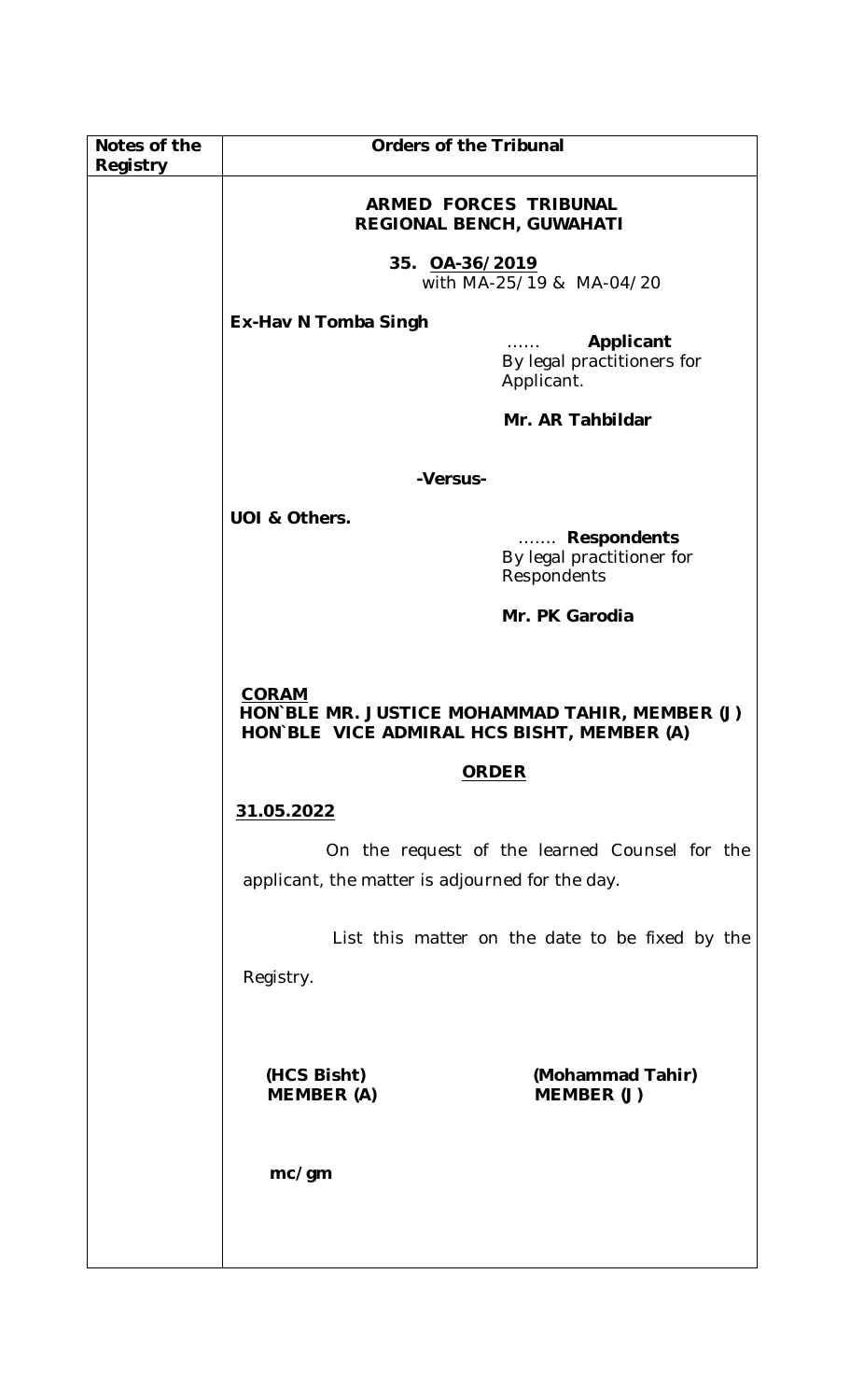| Notes of the<br>Registry | <b>Orders of the Tribunal</b>                                                                                                                                                                                                                                                                                                |                                                                     |
|--------------------------|------------------------------------------------------------------------------------------------------------------------------------------------------------------------------------------------------------------------------------------------------------------------------------------------------------------------------|---------------------------------------------------------------------|
|                          | <b>ARMED FORCES TRIBUNAL</b><br>REGIONAL BENCH, GUWAHATI                                                                                                                                                                                                                                                                     |                                                                     |
|                          | 36. 0A-38/2019<br>with MA-30/19                                                                                                                                                                                                                                                                                              |                                                                     |
|                          | Ex-Sep Suresh Chandra Sharma                                                                                                                                                                                                                                                                                                 |                                                                     |
|                          | Applicant<br>By legal practitioners for<br>Applicant.                                                                                                                                                                                                                                                                        |                                                                     |
|                          |                                                                                                                                                                                                                                                                                                                              | Mr. RK Talukdar<br>Mr. R Boro                                       |
|                          | -Versus-                                                                                                                                                                                                                                                                                                                     |                                                                     |
|                          | UOI & Others.                                                                                                                                                                                                                                                                                                                | <b>Respondents</b><br>.<br>By legal practitioner for<br>Respondents |
|                          | Mr. PK Garodia                                                                                                                                                                                                                                                                                                               |                                                                     |
|                          | <b>CORAM</b><br>HON BLE MR. JUSTICE MOHAMMAD TAHIR, MEMBER (J)<br>HON BLE VICE ADMIRAL HCS BISHT, MEMBER (A)<br><b>ORDER</b><br>31.05.2022<br>appears on behalf of the applicant.<br>None<br>However, in the interest of justice, the matter is adjourned for<br>the day.<br>List this matter on the date to be fixed by the |                                                                     |
|                          |                                                                                                                                                                                                                                                                                                                              |                                                                     |
|                          |                                                                                                                                                                                                                                                                                                                              |                                                                     |
|                          |                                                                                                                                                                                                                                                                                                                              |                                                                     |
|                          |                                                                                                                                                                                                                                                                                                                              |                                                                     |
|                          |                                                                                                                                                                                                                                                                                                                              |                                                                     |
|                          | Registry.                                                                                                                                                                                                                                                                                                                    |                                                                     |
|                          |                                                                                                                                                                                                                                                                                                                              |                                                                     |
|                          | (HCS Bisht)<br><b>MEMBER (A)</b>                                                                                                                                                                                                                                                                                             | (Mohammad Tahir)<br>MEMBER (J)                                      |
|                          | mc/gm                                                                                                                                                                                                                                                                                                                        |                                                                     |
|                          |                                                                                                                                                                                                                                                                                                                              |                                                                     |